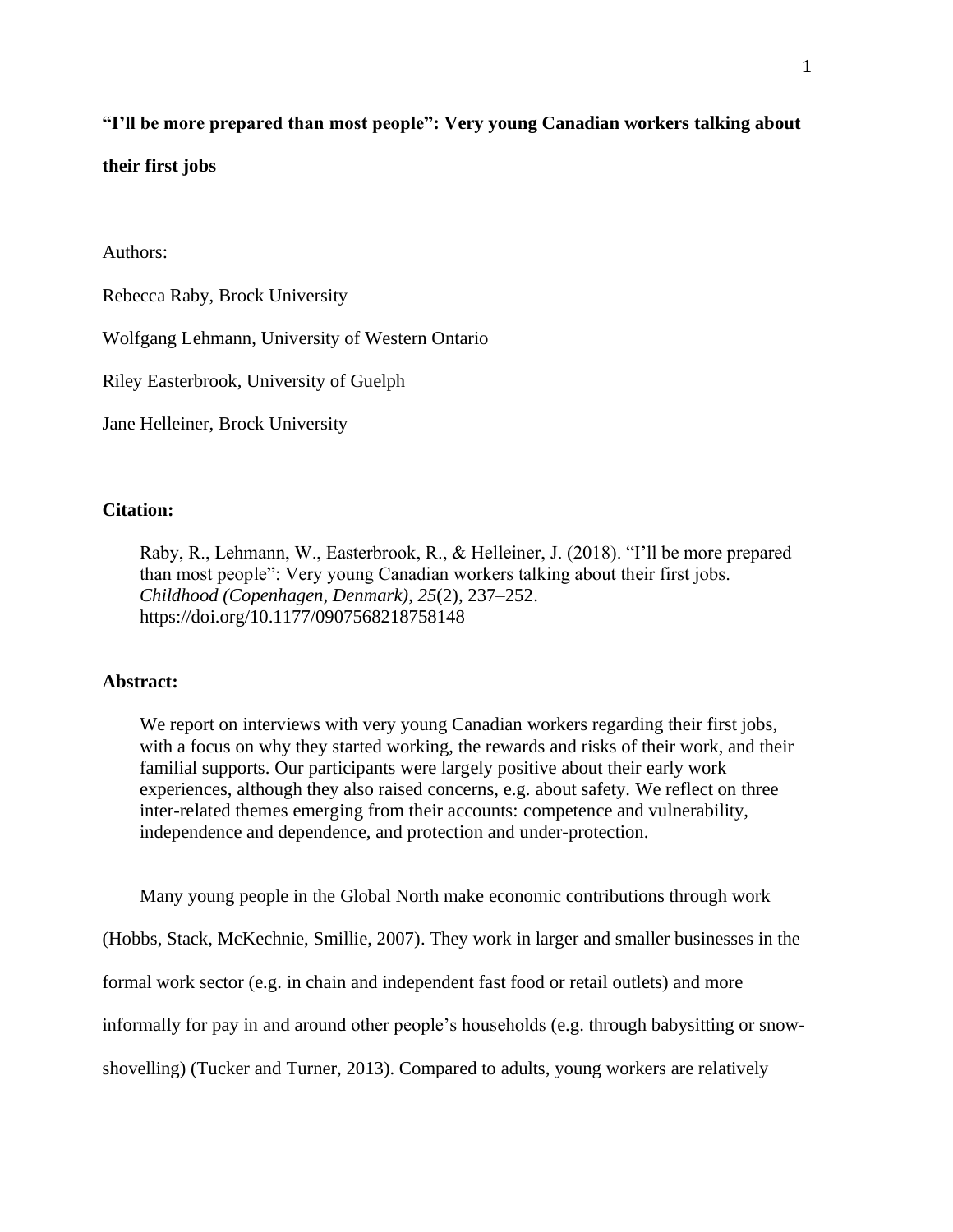cheap, part-time employees, often engaging in non-unionized, service industry jobs that are considered flexible and precarious (Cohen, 2013; Schissell, 2011; Tucker and Turner, 2013). Currently, much of the research into North American young people's work experiences focuses on the United States, employs quantitative methodologies, addresses formal work settings, concentrates on health and safety, and studies older teens, i.e. above 16 years old, and young adults (e.g. Lee and Orazem, 2010; Lee and Staff, 2007; Runyan and Zakocs, 2000).

This paper augments the existing scholarship on young people and work by reporting on a project involving interviews with Canadian young workers, most of whom were under the age of 16. Also termed "very young workers" (see Grant-Smith and McDonald, 2015), these young people are largely invisible not only in research but also within government and schoolbased constructions of "young workers." The study aimed to learn about young people's broad range of early experiences working for pay outside their homes, in what they identified as their 'first jobs'. The goal was to learn about how they got their first jobs, what they did in these jobs, and what the work meant to them.

Our participants were largely positive about their early paid work experiences, in ways that are consistent with research suggesting that certain kinds of limited, early work can contribute to young people's well-being and skill development (McKechnie et al., 2014; Levine and Hoffner, 2006; Phillips and Sandstrom, 1990). However, although downplayed by interviewees, their accounts also revealed more challenging aspects about being a young worker that resonate with other research and policy focused on young workers as vulnerable and 'at risk'. We argue that the experiences and meanings of early paid work for our participants echo some of the tensions, and even contradictions, in current dominant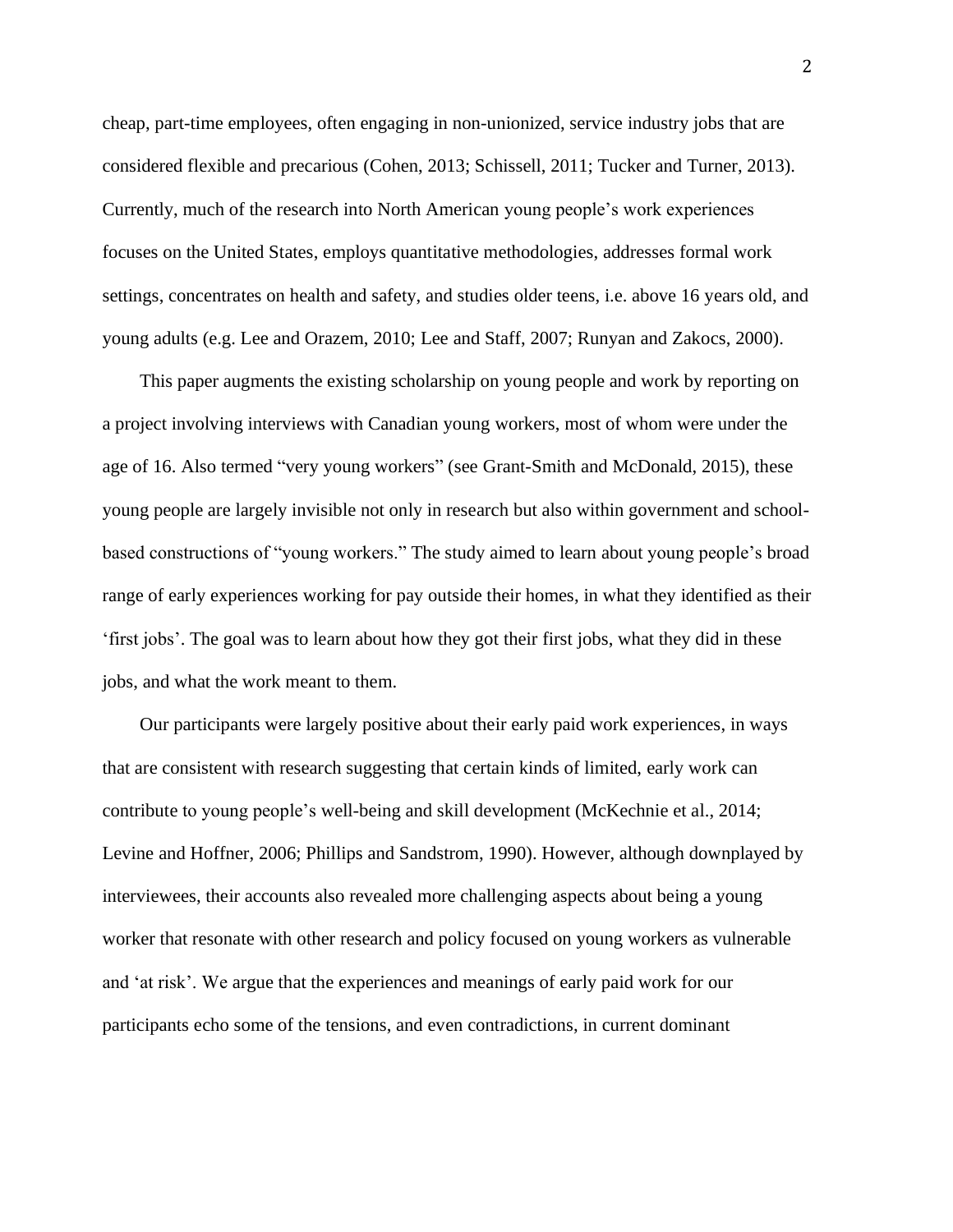understandings of young people more broadly. With regards to research and policy around early work experiences, these contradictions need greater attention.

### **Young Workers in the Global North**

Young workers are embedded in diverse, often conflicting arguments regarding what it means for them to work. For example, some researchers note that a certain amount of limited, early work is considered acceptable, even desirable, within the Global North, as it is thought by parents, school officials and others to inculcate social capital (McCoy and Smyth, 2007) and character building (Nagengast et al., 2014) through developing a reliable work ethic and/or responsibility (Levine and Hoffner, 2006; Phillips and Sandstrom, 1990) and may provide young people the opportunity to develop work skills for the future (McKechnie et al., 2014; Houshmand et al., 2014). Such discussion reflects a broader focus on young people as 'becoming', or undergoing an unfolding process of development and socialization (James et al., 1998).

A related component of this focus on 'becoming' is the idea that young workers are developing into independent adults, a goal that is particularly important within a broader neoliberal context that prioritizes individualism, autonomy, flexibility and consumption (Harris, 2004). Resonating with this set of values, various studies examining young people's perspectives on their experience of early paid work note that they have positive feelings about their work (Hobbs et al., 2007) and value their earnings, new skills, and increased confidence, independence and autonomy (Hungerland et al., 2007; Leonard, 2004; Hobbs et al., 2017).

In contrast, young workers are often separately or simultaneously considered vulnerable and 'at risk', due to the potential negative impact of paid work. Indeed, most commentary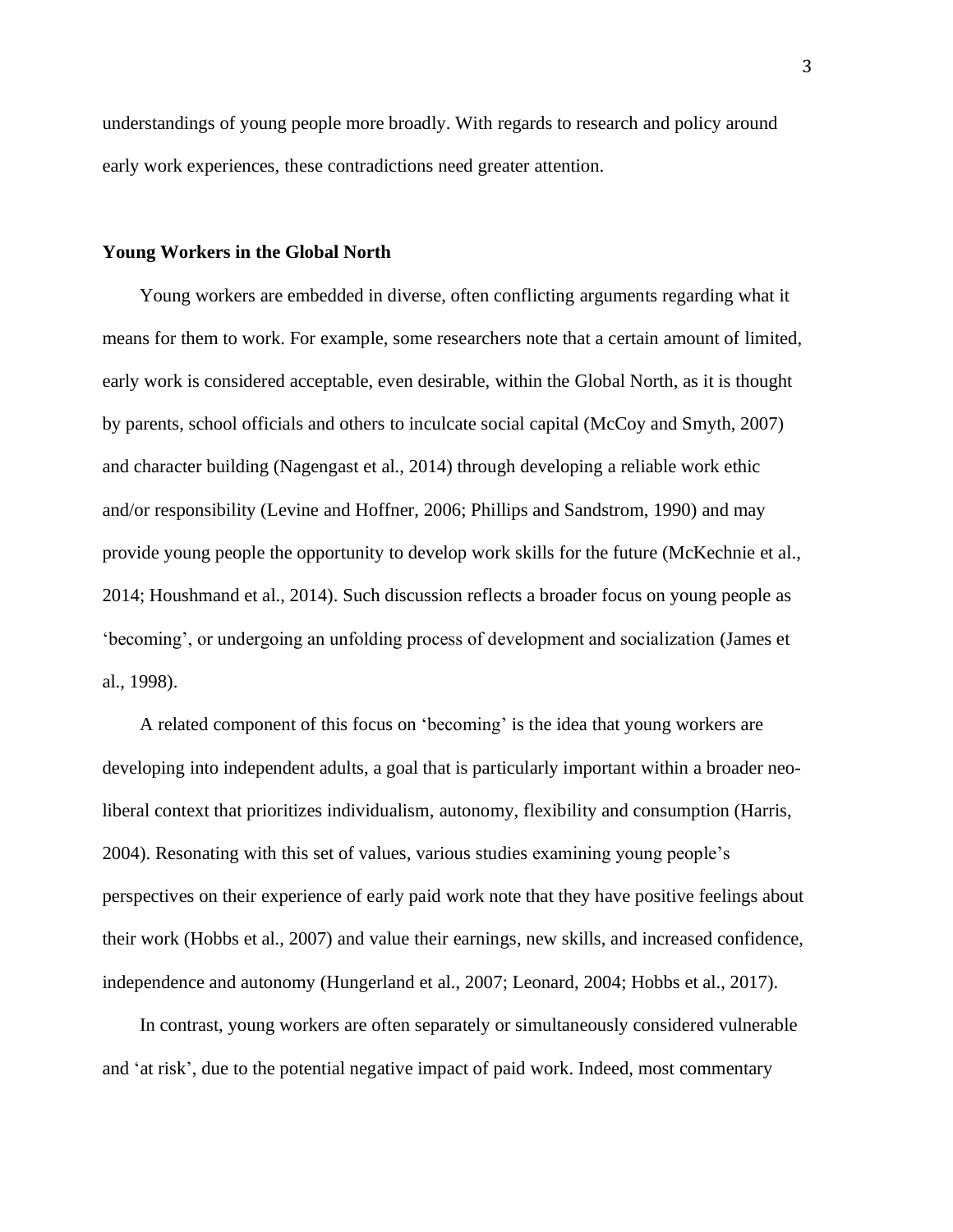about young people and work raises concerns, particularly in terms of workplace health and safety (Hall et al., 2011; Runyan and Zakocs, 2000). For example, many studies have examined risk factors associated with young worker injury, suggesting that inadequate training, job type and power imbalances make young workers more vulnerable to injury than older workers (Barnetson, 2013; Breslin and Smith 2005; Cohen, 2013; Runyan and Zakocs, 2000). Some of the research on this issue points to how neo-liberal cutbacks (Cohen, 2013) and individualization of responsibility may lead young workers to feel uncomfortable raising safety concerns at work. Young workers may feel safety is their responsibility, and injuries are their fault, ideas that are sometimes inadvertently perpetuated by workplace safety curricula that encourage young people to speak up without recognizing unequal power relations in the workplace that make this difficult (Tucker and Turner, 2013).

Research investigating young people and paid work in the Global North has also tended to focus on negative effects of work on 'delinquency' and schooling (Brame et al., 2004; Lee and Orazem, 2010; Zimmer-Gembeck and Mortimer, 2006). Concerns about delinquency reflect a fear of 'precocious development' where work may increase the likelihood of young people drinking alcohol, engaging in sexual activity, or skipping school (e.g. Bozick, 2006; Institute of Medicine, 1998). Other studies address young workers' experiences of workplace bullying (Keashly, 2012) and workplace inequalities related to gender, sexuality, and race (e.g. see Cohen, 2013; Besen-Cassino, 2008; Entwisle et al., 1999; Willis, 2009). Concerns are also raised about the effects of work on academic performance (Post and Pong, 2009). Much American research supports a "threshold model" (Nagengast et al., 2014) wherein limited working hours are found to fit well with school but longer hours may lead to a drop in grades (e.g. Lee and Orazem, 2010; Stern and Briggs, 2001). However, research by McCoy and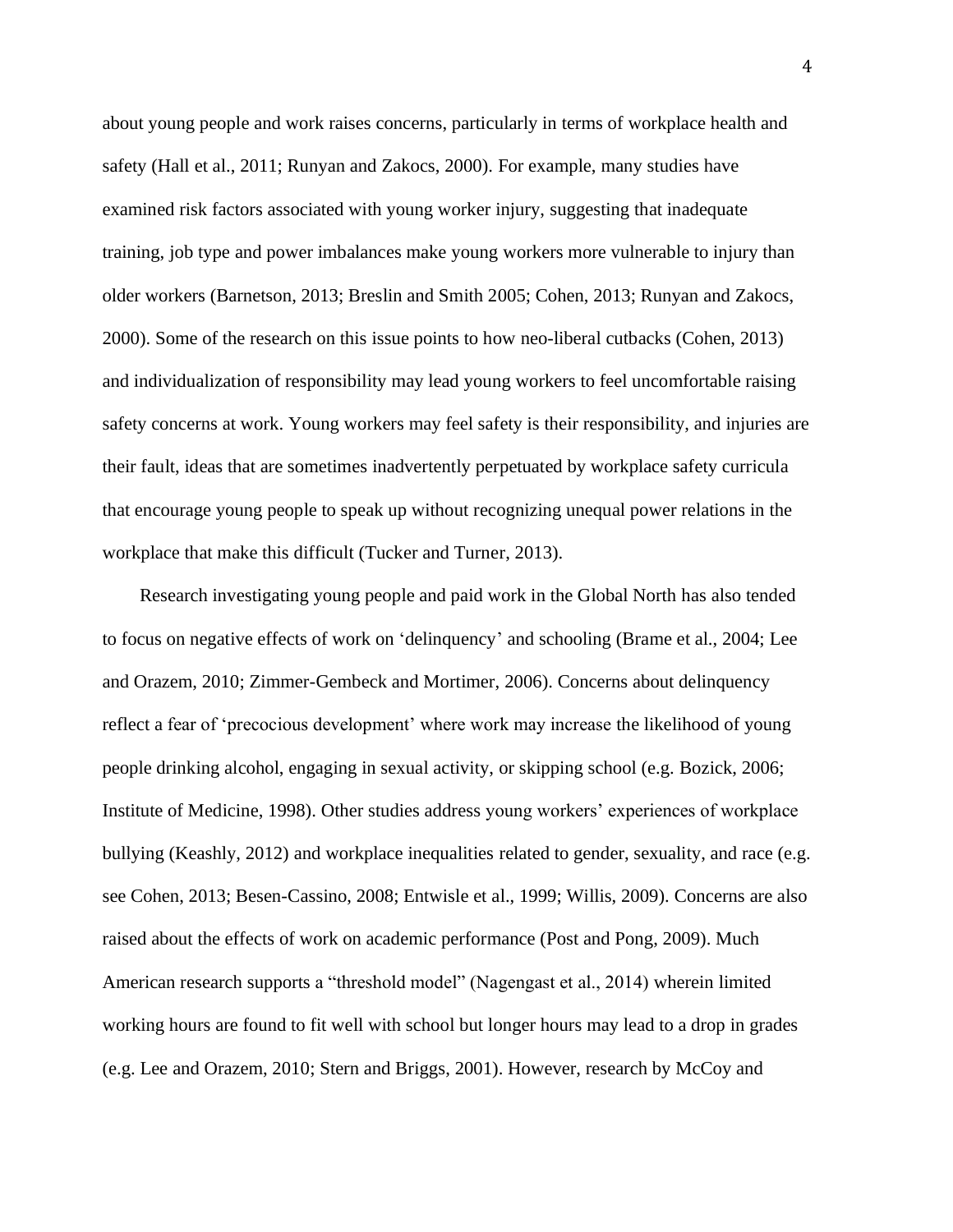Smyth (2007) and Rokicka (2014) reflects a "zero sum" model, with early work reducing time available for schooling. They contend that in Ireland and the UK respectively, any part-time work can undermine school performance. Also focused on the UK, Nagengast (et al., 2014) found that part-time work had detrimental long-term effects on occupational aspirations. Rokicka suggests these contrasting findings may be linked to regional differences, with early work more prevalent and valued in the United States than in Europe.

Overall, some research on young people and work in the Global North points to positive aspects of young people's early work, particularly when researchers focus on skill development and directly interview young workers themselves. Most research, however, concentrates on concerns, resonating with a broader social discomfort with children working. In this paper, we discuss young people's accounts of their paid work experiences and how they reflect some of these conflicting ideas and findings about young people and work, particularly the tensions between competence and vulnerability, independence and dependence, and being protected and under-protected.

# **Data collection**

In Canada, the definition of a young worker is someone between 15 and 24 years of age; at 15, Statistics Canada begins to collect data on workers. However, specific labour laws indicating when someone can start to work are provincial, and can be lower than 15. In this project we interviewed young workers in the provinces of Ontario and British Columbia. In Ontario, a young person needs to be 14 to begin work in the formal sector, or older for certain kinds of work, e.g. restaurant kitchens (15) and construction (16) (*Ontario Occupational Health and Safety Act, 2016*). However, many children are already delivering papers,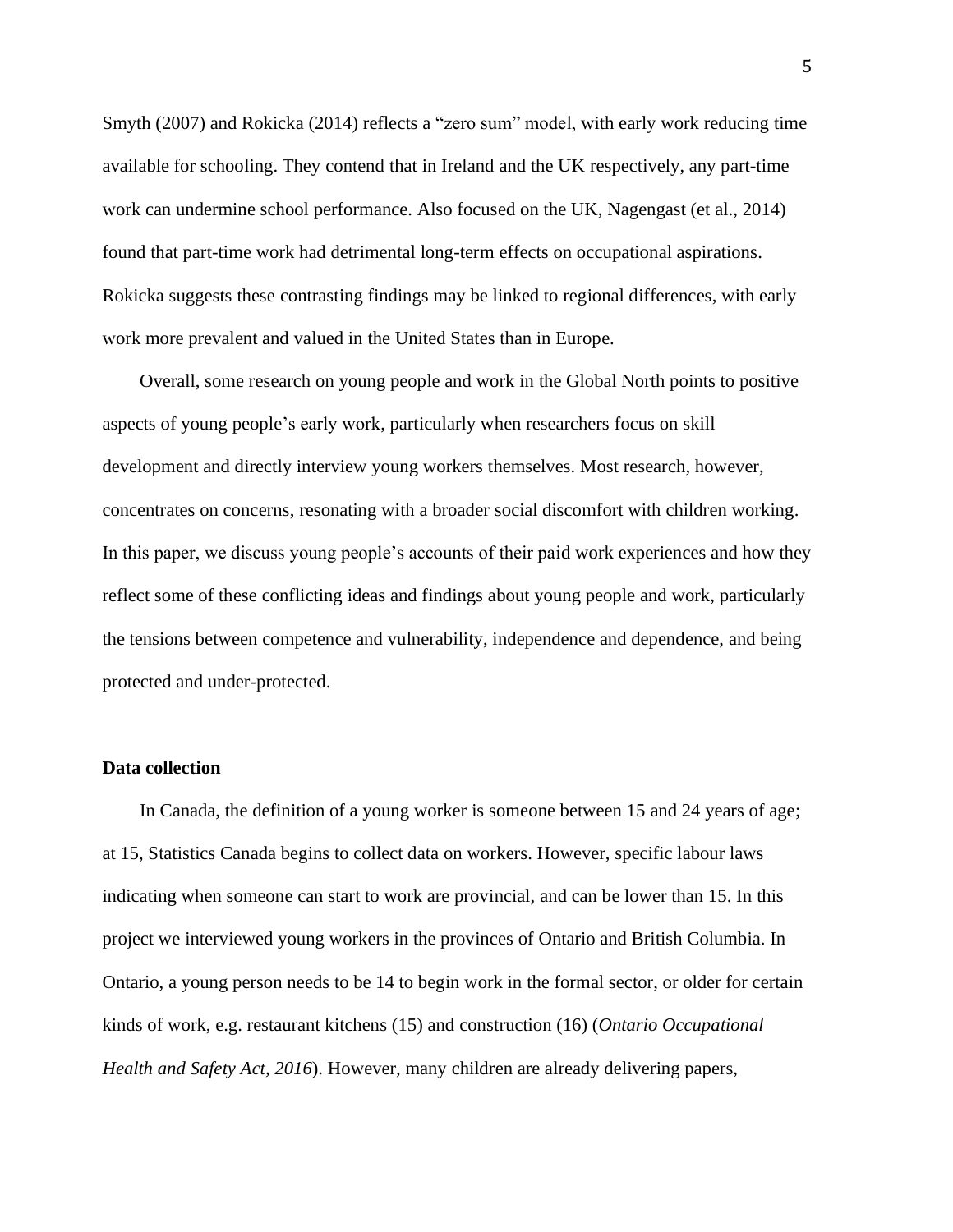babysitting or doing casual jobs before the age of 14. In British Columbia, young people can work in formal settings at 15, although with parental permission and limited hours, children between 12 and 14 can also work. Additionally, a child under 12 can work with permission of the Director of Employment Standards, the parent and the school (*British Columbia Employment Standards Act, 2011*).

Our research involved open-ended interviews conducted with young people from three cities about their first paid jobs<sup>1</sup>. After university ethics board clearance, participants were recruited through passive snowball sampling, word-of-mouth, and flyers, as well as through youth service organizations. As shown in Table 1, we interviewed 32 participants, 23 from two cities in Ontario and 9 from British Columbia. Twelve participants also agreed to participate in a follow up interview involving photo-elicitation (e.g. see Böök and Mykkänen, 2014; Cappello, 2005) in order to deepen the discussion about their jobs. This paper draws on both sets of interviews. We identify our participants as very young workers (Grant-Smith and McDonald, 2015) as 21 of our participants were under 16 years old, although the youngest was 11 and the oldest was 17, and all were enrolled in school full-time. Of the participants – the majority of whom were white – 19 were girls and 13 were boys. Their backgrounds ranged from working class to upper middle class. Our participants were involved in a diverse range of jobs (see Table 1), and many older participants discussed both current and previous jobs.

Each interview was transcribed verbatim. 3 Identical sets of initial transcripts were then independently coded by two of the authors, to create a set of descriptive codes that were then discussed and honed by the research team as a group. The remaining transcripts were then systematically coded by the authors, following this predefined list of 59 codes and using either ATLAS.ti or NVivo qualitative data analysis programs (as we had access to different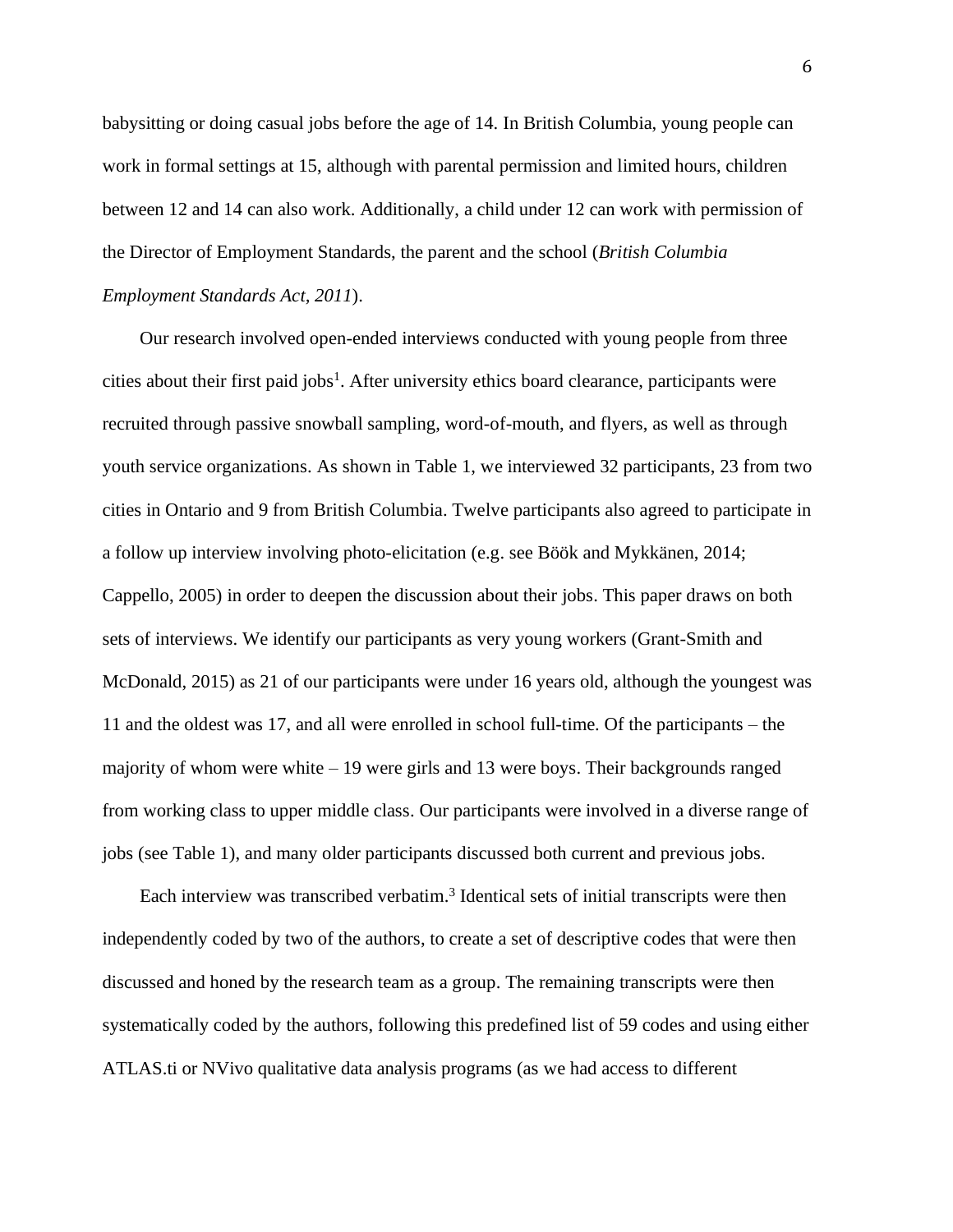software). Finally, identical codes from each research assistant were merged and exported to a summary document. We then identified common patterns within specific codes.

In what follows, we focus on three larger topic areas that were discussed across the interviews, a) why the participants started work, b) rewards and risks of this work, and c) familial supports associated with obtaining and performing such work. We then reflect on how our thematic coding of participants' accounts, across these topic areas, indicated inter-related tensions: between competence and vulnerability, independence and dependence, and protection and under-protection.

# **Accounts of early paid work**

#### *Why they started working*

Although our participants described a range of reasons for why they started working, the primary motivator was to earn money (see also Hobbs et al., 2017). For some, money was needed for more discretionary activities, such as going out with friends and buying items valued within their peer culture. Alexander, who described himself as having less disposable income than his friends explained that he started to work because: "I felt that you needed money to fit in." Some participants wanted to contribute toward covering their basic expenses, even in a financially secure family. Additionally, many participants discussed saving money for short and longer term goals (e.g. school trips, a car, post-secondary tuition).

A smaller number of participants described their income as important not only to themselves, but also their households, due to their family's limited financial capacity. For Bob, earning money meant that "it's a lot easier on my parents." He explained that "a lot of my friends, they're like 'mom lend me \$20'," but this did not feel like an option for him,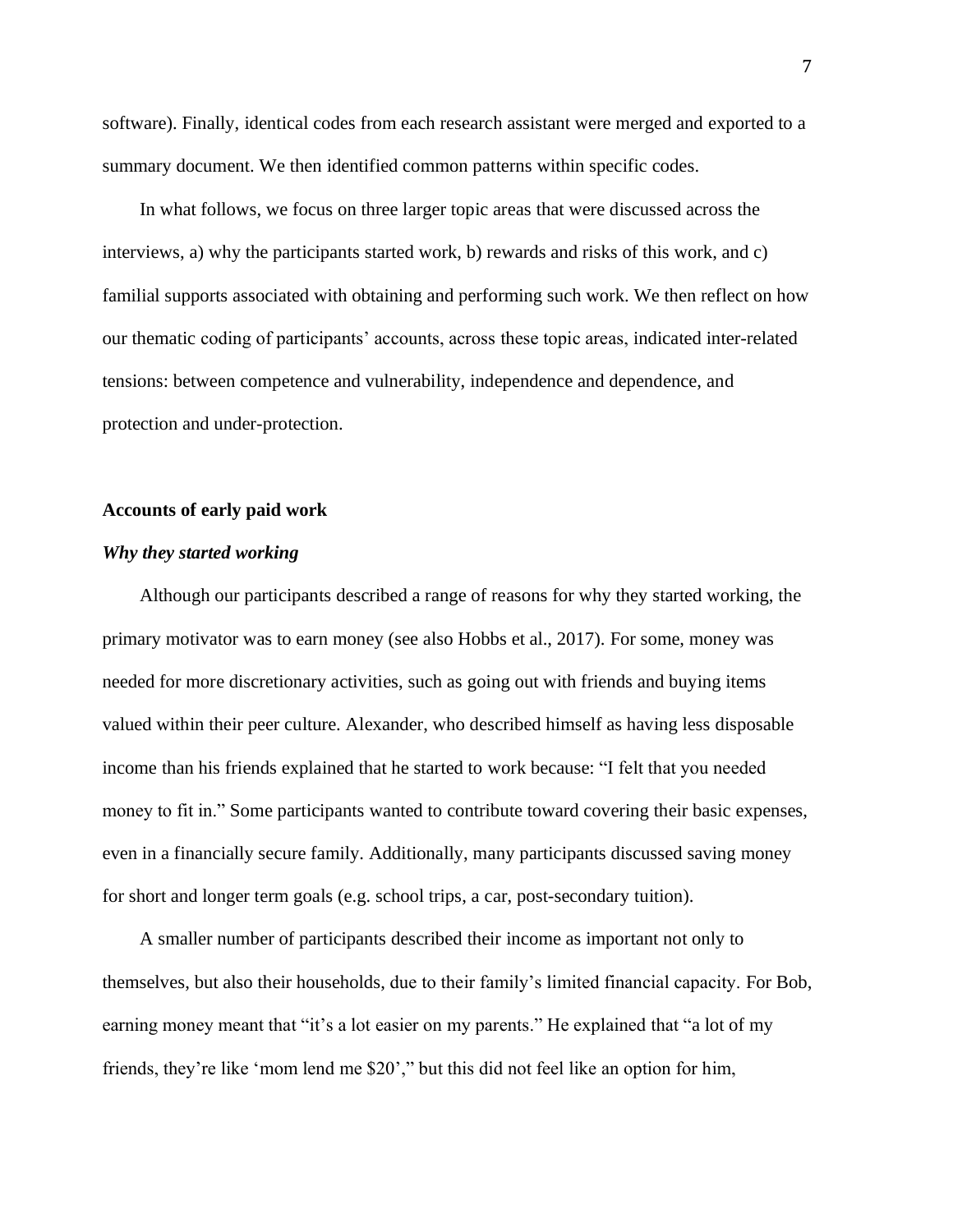especially "if it's like close at Christmas season, [because] it's kinda hard [for my parents] to be forking out \$20 here and there." In general, similar to previous research noting the relevance of class (e.g. Cohen, 2013; Entwisle et al., 2000; Purtell and McLoyd, 2013), we found that participants from working class backgrounds were more likely to hold multiple jobs and work across formal and informal settings, and were less likely to leave a job if it interfered with school.

Many said it was their independent decision to look for a job, but others said they worked because their parents believed they *should* work (to keep busy, to gain skills, and/or to earn money), because a job was offered, and/or because they were inspired to do so by working siblings or friends. Charlotte, for example, described how she was prodded to start work by her mom, but that she also wanted to fill her free time:

My mom mostly told me it's time… And I kind of wanted a job […] , I needed things, like I needed something to keep me busy (right) it was like, that in-between stage when you have like, homework and you have stuff to do, but at the same time […] I've always found myself free on weekends…

Charlotte's story about getting her job also allowed her to talk about how work facilitated her independence and demonstrated her capabilities, and how her mother's doubts about her ability to get a job further motivated her to find work. She proudly described how she found a job within a week of starting to look: "I was planning [to] hand out more resumes and they called me within like three days (wow) they called me, they're like 'yeah, we want to set up an interview' […] so I was like yes, I *did* get a job!" Other participants also noted a similar sense of competence with regards to getting and having a job.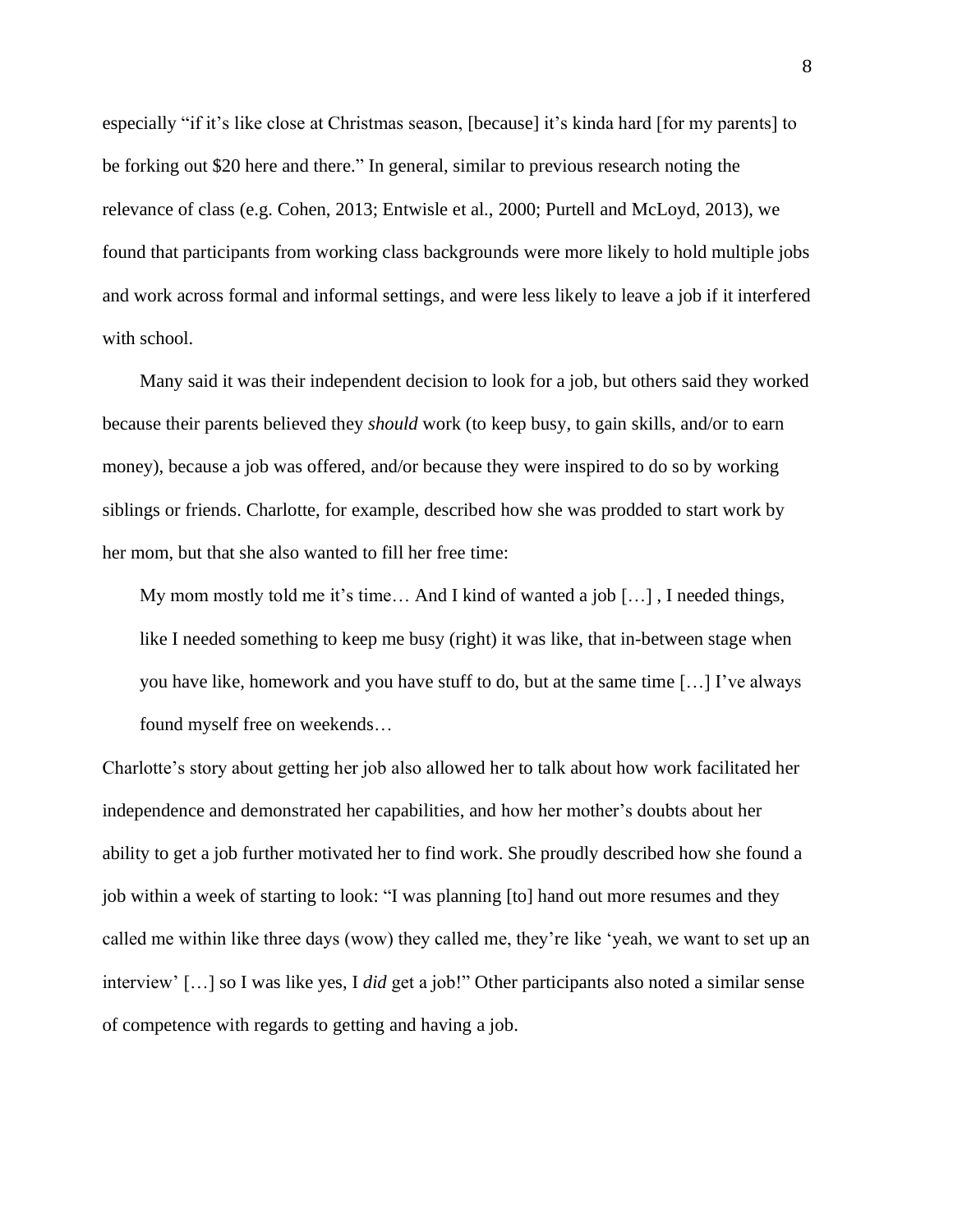As found in Hungerland et al. (2007), most of our participants were grateful to be hired and, echoing both Hobbs et al. (2007) and Besen-Cassino (2008), were generally positive about their work. They enjoyed buying things for themselves and in some cases their friends; and for some contributing to their own expenses was important. Participants felt that they enjoyed increased social status among their peers because they worked in popular places, were seen as more mature, and/or had money to spend. Those working in more collective work environments also appreciated opportunities to joke around and develop friendships with coworkers. Angela, who worked in an ice cream store, explained:

…it's a family here, like, we, there's no bad shifts, like I don't look at the schedule and I'm like, "oh I have to work with this person," I'm like "yes! [interviewer laughs], I get to talk to this person about this" or something like that (yeah) cuz everyone is so different… This pattern is supported by Besen-Cassino's research with American teenage workers; many of her middle class participants were drawn to part-time, service industry jobs more to socialize than to make money. Besen-Cassino (2014) argues that a dearth of public settings for young people to 'hang out' was leading them to create such spaces in some workplaces.

# *Long term benefits of work*

As part of the positive experiences of working, participants embraced the idea that their work was preparing them for the future. Many suggested, for example, that their job(s) demonstrated their work ethic, and/or provided them with the opportunity to gain maturity and work skills (see also Hobbs et al., 2017; Hobbs et al,. 2007; Besen, 2006; Leonard, 2004; Green, 1990;). Mia and Violet both talked about the benefits of babysitting, noting that it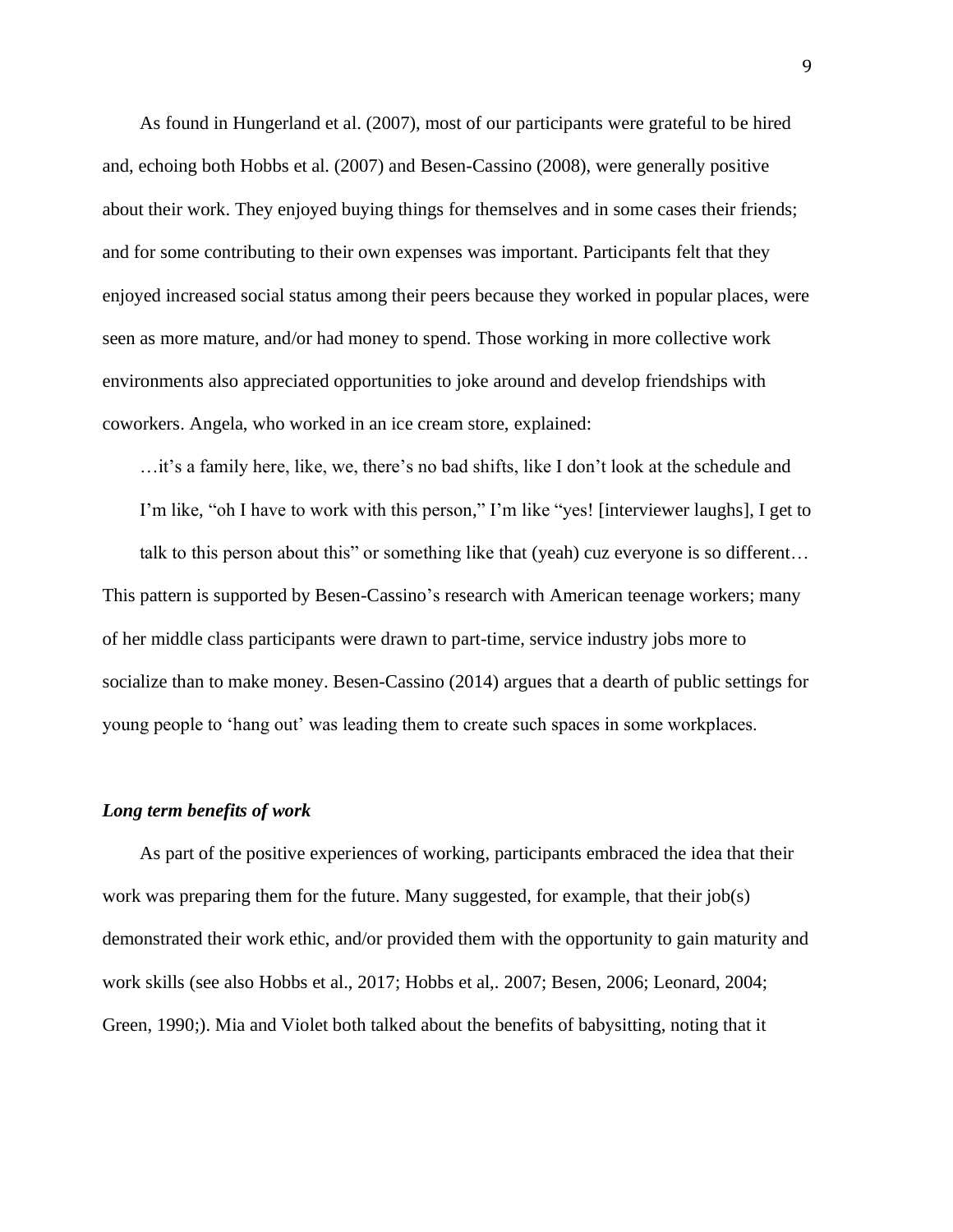developed communication skills, responsibility and maturity. Mia even felt that all young people should work:

…it's a good idea to work at our age because it starts teaching how to be responsible, how to save money, how to spend money [...] I think that every person... every kid my age should work, even if it's volunteer, because it teaches you about the real world when you grow up.

Ginger similarly highlighted the benefits of babysitting for the future: "…it also kind of teaches me a bit about responsibility and taking care of kids which [pause] is important even if you don't want kids because responsibility is important in most job areas…"

Participants spoke at length about gaining skills at work, both specific to their jobs, but also more broadly. Mark, for example, emphasized what he learned at work: "I get knowledge, how to put stuff together, how to take stuff apart, how to clean up. I learned just this summer how to do a bunch of stuff…" Participants also sometimes talked about how they took on leadership roles (e.g. training to be an assistant manager). Many felt that they were mastering a wide range of tasks, including successfully organizing and handling their time. Challenging the zero-sum understanding of early work (McCoy and Smyth, 2007), Charlotte felt that her job helped with time management at school, and others mentioned that they were learning how to balance the demands of school, friendships, family, and extra-curricular activities. Participants also offered rich descriptions of managing their earnings.

Some contended that this skill development was linked to getting an early edge over other young people. Alexander, a 14-year-old newspaper carrier who also worked at a pumpkin patch seasonally, had ambitions to work at a fast food outlet (identified by interviewees as the next 'step up' from babysitting or newspaper delivery) and spoke to this perceived edge:

10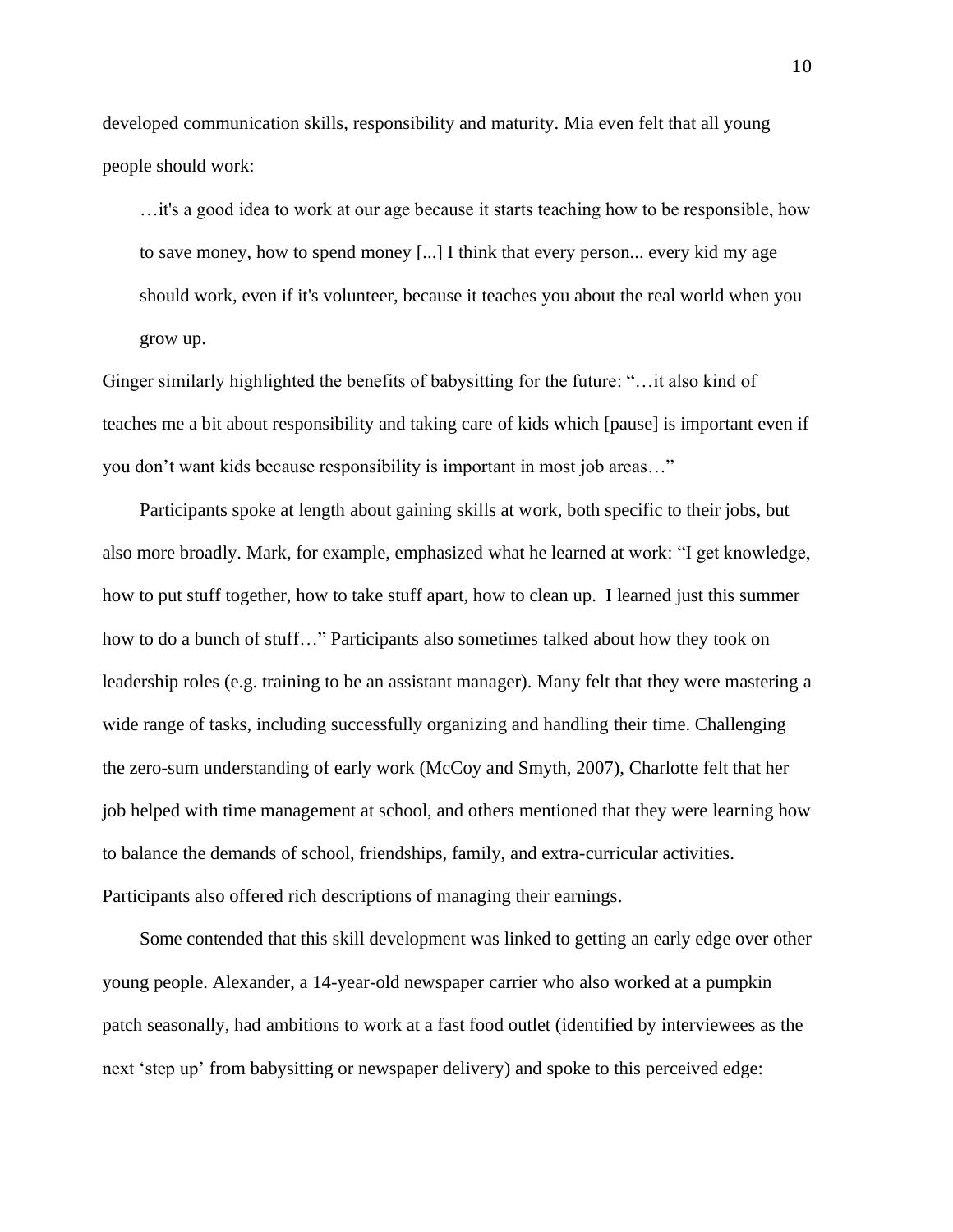I feel that compared to my friends who have no experience (mhmm) in the workforce, like if it was me or my friend applying to The Donut Shop I feel that I'd be chosen because I have a much more diverse like, work experience compared to him, which would be empty.

Work was thus important in the present, but was also about individualized competition for future jobs, with some of our participants explaining that they were being smart and strategic in finding early work.

Finally, gender played a role in participants' narratives about valuing early work experiences. Girls suggested that they are more likely to be early workers and linked this to stereotypically gendered traits, such as girls' alleged maturity and initiative. Amanda highlighted these beliefs:

Like, I know a lot of my friends who are boys do work, but like, I would say it's definitely more girls who work (right) cuz, like we're like, go getters, like we just want to get everything done, like we want to have money for university. Boys are like, more laid back and chill and they're like (right), I'll make money when I need to, like I want to enjoy (right), like my high school experience.

Mia focused more on the idea that boys felt a kind of entitlement, saying that the boys in her grade: "seem to think that things just ... need to be handed to them. And that they don't need to work hard for it." In our interviews we heard a variety of similar stories, with girls feeling that boys were more likely than girls to relax and make money only when needed. These observations may offer support to the argument made by Australian researcher Anita Harris (2004) who suggests that a 'can-do' identity has become associated with girls, who have been held up as ideal global citizens and workers as they struggle to get ahead within a context of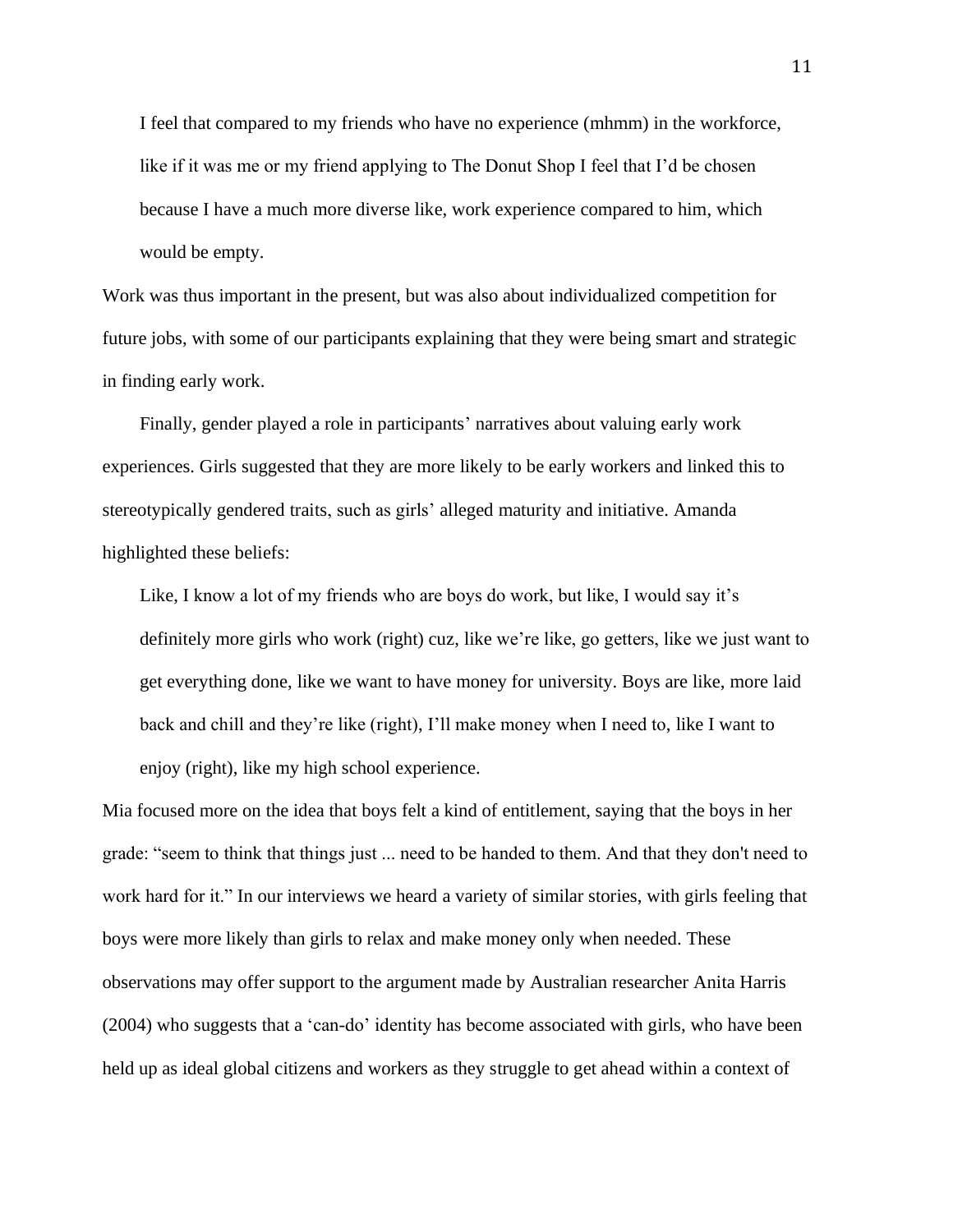on-going gender inequality. She contends that this is a vision of girlhood that interpellates girls, but is also elusive for many girls for various reasons, including class and racial inequality. At the same time, however, some of the boys we interviewed also portrayed themselves as "go-getters" who had a competitive edge due to starting work very young and in some cases, working multiple jobs.

### *Risks of Work*

Along with participants' emphasis on the positive aspects of work, many also spoke about more negative experiences, especially when talking about past jobs, or explaining the finer details of their jobs. Reflecting concerns raised by scholars (e.g. Rokicka 2014; Lee and Orazem, 2010; McCoy and Smyth, 2007), some participants complained about long hours of work affecting their education. While some were proud of being able to juggle school and paid work, even suggesting that they had become better at managing their time, others found the school-work balance difficult, as Amanda explained:

… like I got all 90s for grade 9 except for one 89 in like, my one class (right). But then I got a job, and like, now I'm getting like, 80s, but like, I'm redoing stuff to try and get back up to my 90s average. And I just failed a test in math (oh no), I got 40% on it, and I think it's cuz I didn't have time to study cuz I was at work (right).

Significantly, Amanda did not consider quitting work, particularly because her single mom worked hard as a cleaner to support her children. In contrast, middle-class participants like Zach and Mariah had recently left their jobs because they felt their work was undermining their academic performance. As indicated above, some researchers have argued that a certain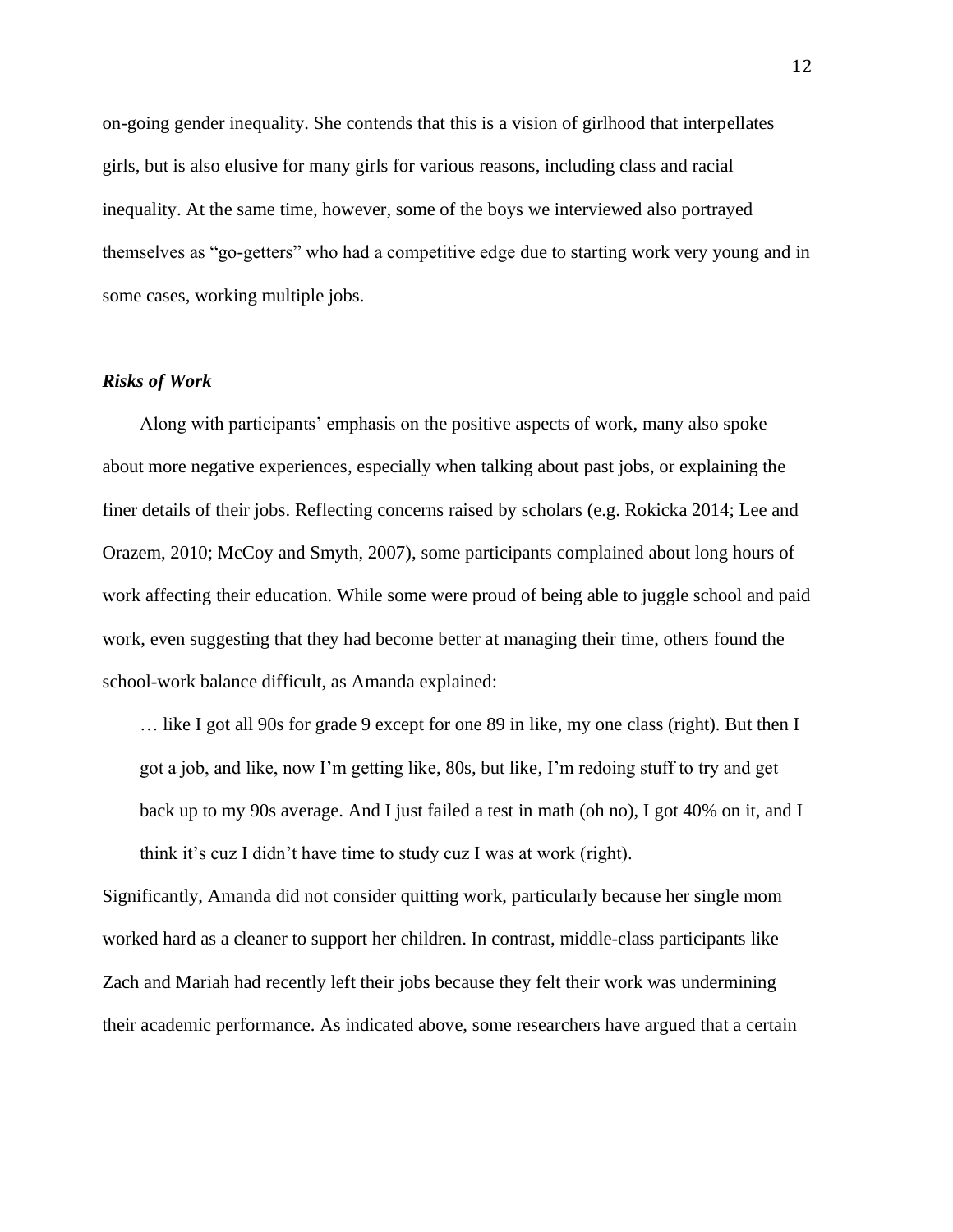threshold number of work hours negatively impacts schooling; class clearly plays a role in whether a student feels able to leave their job when the hours become too heavy.

Some participants also talked about concerns emerging from a lack of training, particularly around specific tasks they might be asked to take on when workplaces got busy. Michelle described how this occurred in a previous job when a supervisor asked her to do work she had not been trained for:

…she was like "okay so Michelle, you can go on sandwiches", and I was like "uhhh, I don't know how to do sandwiches" [and] she's like "well you have to go on it." I was like "I don't know how to do sandwiches" (right) and then they're yelling at me because the service times are high. I'm like well what'd you expect?

Similarly, Zack, speaking about a job that he had recently left, said his training did not meet his expectations or needs: "[My training] was a bit short and I didn't learn much from it. I kind of just had to teach myself how to do stuff as I went along…" Safety risks at work are a consistent concern among those studying children's earliest work, and Hobbs et al. (2009) indicate that accident rates are often higher than presumed. These risks have been linked to young people working in fast-paced jobs where they receive little training (Institute of Medicine, 1998; Runyan and Zakocs, 2000). Hobbs et al. (2009) also suggest that the chance of accidents is higher when young workers have a low perception of risk (see also Cohen, 2013). Our participants' generally positive orientation to work seemed to prevent them from seeing some potential risk, although many spoke of safety fears at work and a few spoke directly about safety and injuries, notably in fast food restaurants. For example, Patrick described how he got burned while grilling chicken near the end of a busy dinner rush: "I pressed my skin up against it [the steam cooker] for like a second […] and then I pulled it off

13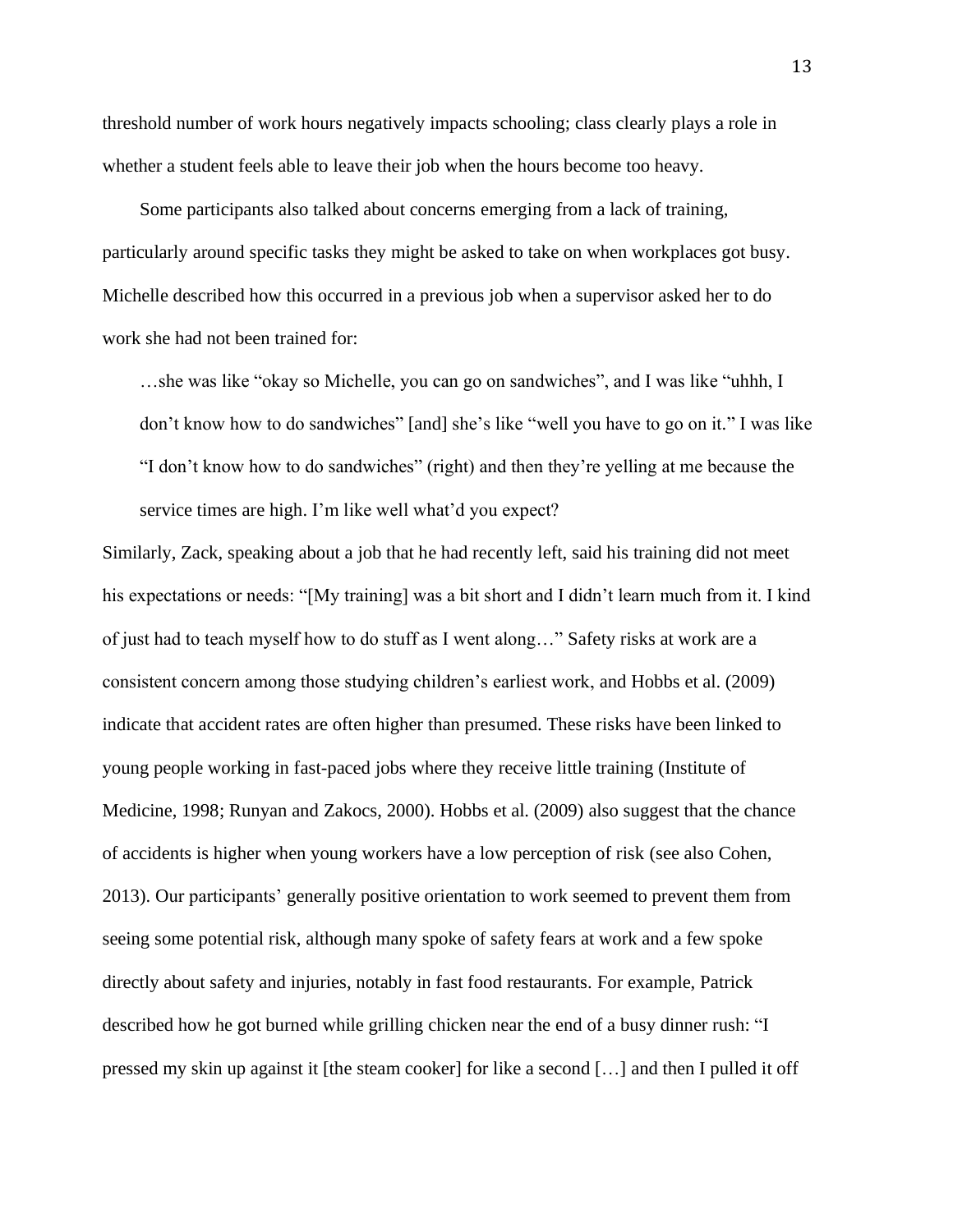and it [...] already you could see like a huge bubble just forming." Patrick then described how they were short of workers so he was not allowed to go home, but was moved to a different station. Additionally, consistent with the literature on sexual harassment and young workers (Fineran and Gruber, 2009; Cohen, 2013), some of the girls we interviewed reported cases of sexual harassment from customers or other staff members.

# *Familial support*

Finally, many of our participants also talked about how their parents, especially mothers, and even some grandparents, supported them in their work (see also Runyan et al., 2011). This support included helping them get a job (see also Hobbs et al., 2007), driving them to and from work, and offering advice about navigating work, including decisions about whether to stay or leave particular jobs due to education or safety issues.

In terms of getting jobs, Zack described how his mother helped him and his brother get paper routes: "I honestly think my mom did it (right), or not did it but she like called them like 'my sons want a paper route' and then this person actually came to our house for like, this like, pseudo-interview type thing." Other participants, like Angela, explained how they got their jobs through family and community connections:

…At Fruity Freeze they like knowing who they're hiring (right) so they ask, like, "does anyone know this person?" […] like they want nice people, and like people that they can trust (right). So I got [the job] from my sister, and [she's] like "my sister really wants a job, she's going to put her application in, like take her if you want", so [they're] like "okay, yeah."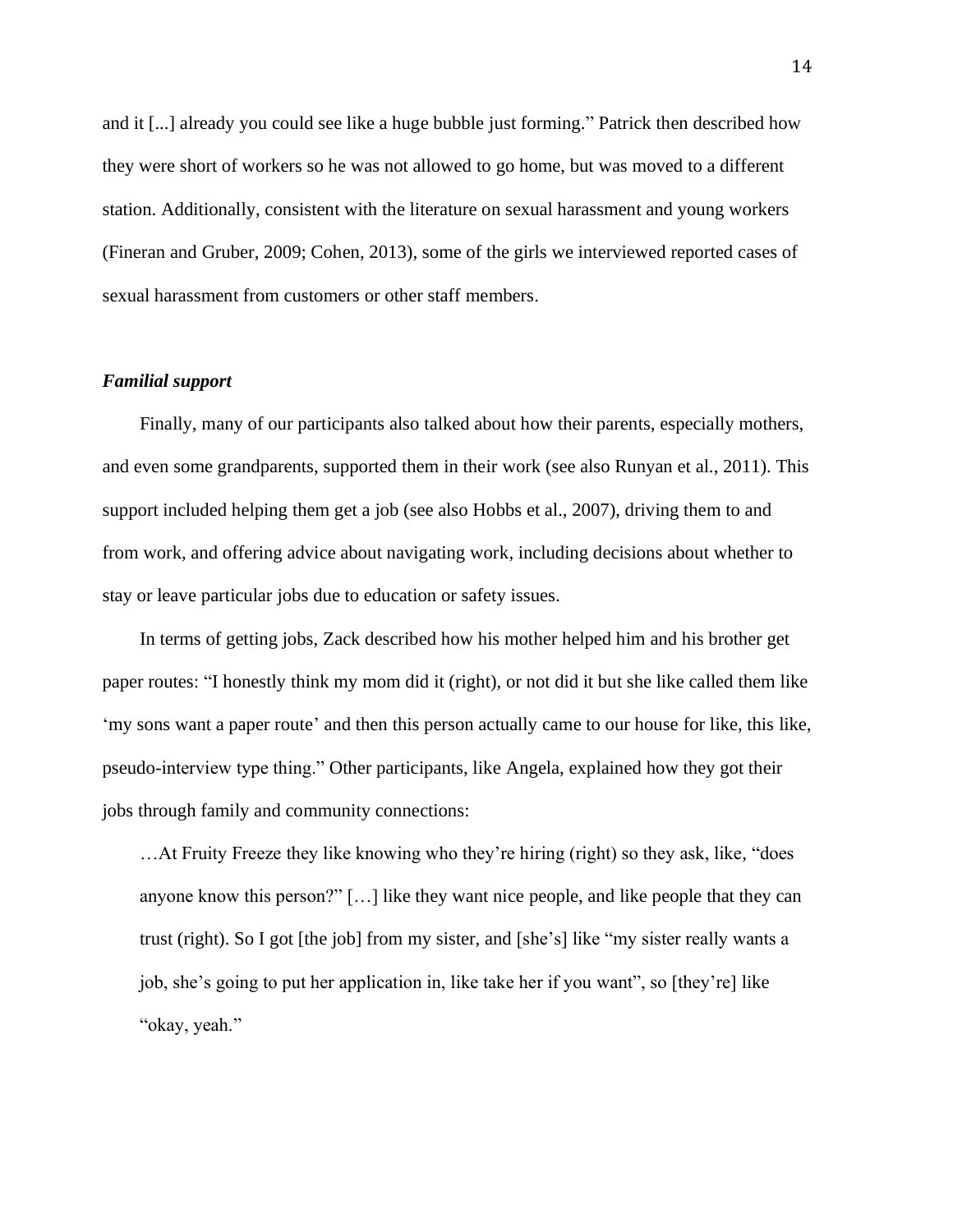Interviewees also had siblings help them manage their jobs. Taylor, for instance, described how she and her sister would take turns babysitting: "It's usually, well first of all it's who's free (right), and then if we're both free it's whoever did it last or the other person." Jacob explained how his older sister helped him with the second of his two paper routes: "we do it really quickly […] one of my sisters will drive me from house to house to drop off the paper." Siblings and other family members, including grandparents, frequently drove participants to and from work. Across their varied class backgrounds, this kind of support was often essential in the face of limited public transport. Finally, sometimes parents helped their children complete their work, particularly in the case of paper routes. As Bond explained: "sometimes I'd drive in a car with my dad cuz it was quicker… it took like an hour with him, without him it'd take like two hours, three hours…".

#### **Analysis: tensions in the position of young workers**

Through our analysis of the participants' interviews about their jobs, we identified various recurring themes that reflect ambivalence about young workers in the Global North: between competence and vulnerability, independence and dependence, and being protected and under-protected.

# *Competence and vulnerability*

The young workers in our study presented themselves as competent across a range of activities. They spoke of learning and mastering a wide range of skills, from specific work skills to money and time management. Our participants were generally happy to be making money, proud of their work, and valued the maturity, independence and imagined future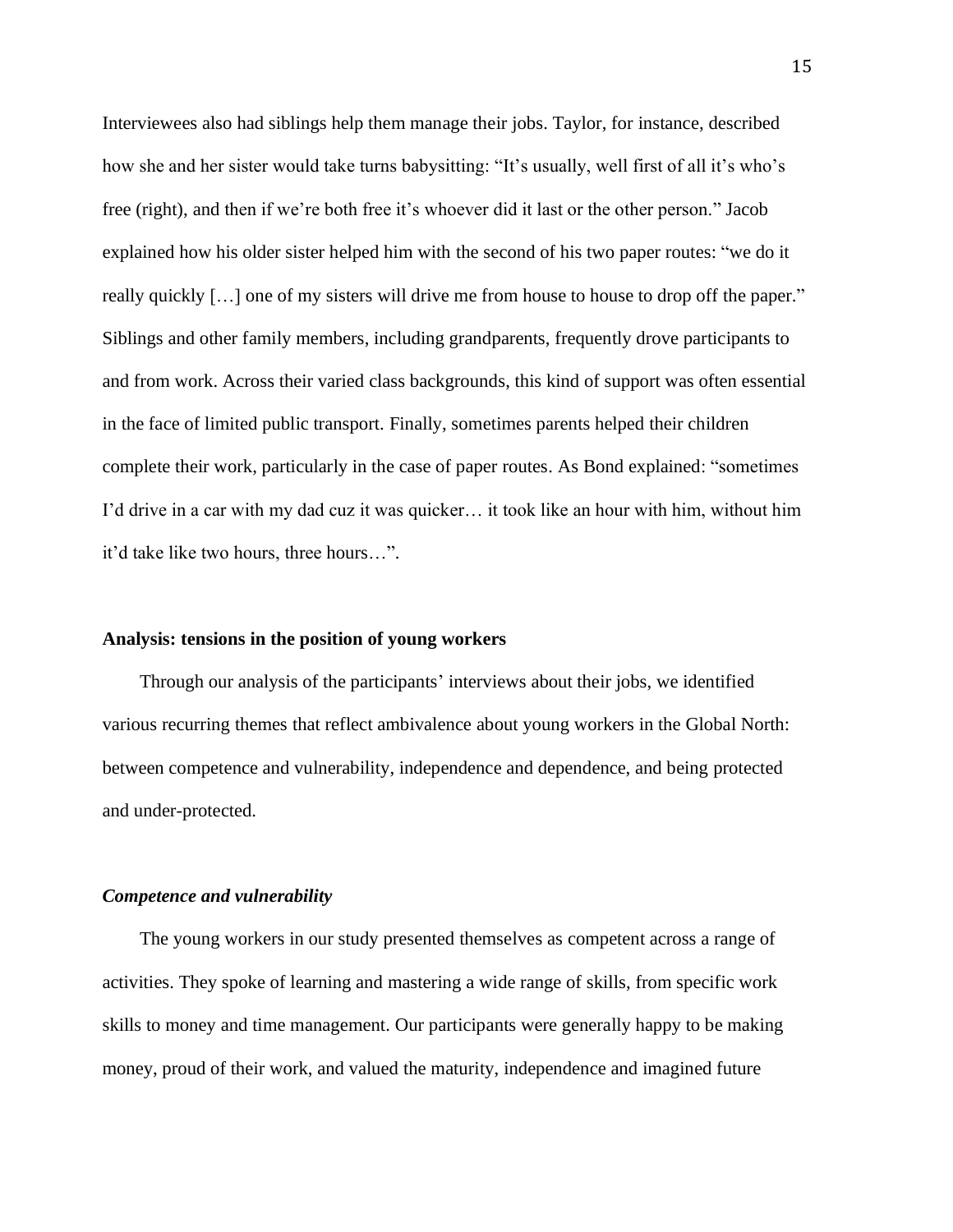employment success they felt their jobs provided. These sentiments reflect research highlighting how work adds to young people's sense of competence, independence and autonomy (e.g. Green, 1990; Hungerland et al., 2007; Hobbs et al., 2007; Leonard, 2004).

As indicated, however, the interviews also pointed to ways in which participants' accounts revealed degrees of vulnerability for young workers due to inexperience, inadequate training, and lack of awareness of their rights as workers. Participants talked about challenges including late hours and insufficient training, but were uncomfortable communicating these concerns at work. For some, keeping silent about issues of concern seemed linked to their feelings of gratitude to be working in the first place, and to being younger and less experienced than other employees. These findings reflect the dominant focus on risk in research literature (e.g. Grant-Smith and McDonald, 2015; Runyan and Zakocs, 2000; Institute of Medicine, 1998) and in school curricula about the workplace (Chin et al., 2010). Young women may also face added risk at work, including sexual harassment and the injustice of unequal pay (Cohen, 2013; Besen-Cassino, 2008). Given that some girls in our study talked about embracing work and its benefits more strongly than boys, these gendered dimensions of early work require special attention in the future. What is striking however, and may exacerbate vulnerability, is the degree to which many participants felt that workplace risks were less significant than the rewards.

#### *Independence and dependence*

There is also tension between young workers being both independent and dependent. On the one hand, participants felt independent by making, spending and saving money, sometimes transporting themselves to and from work, representing themselves with their employers (and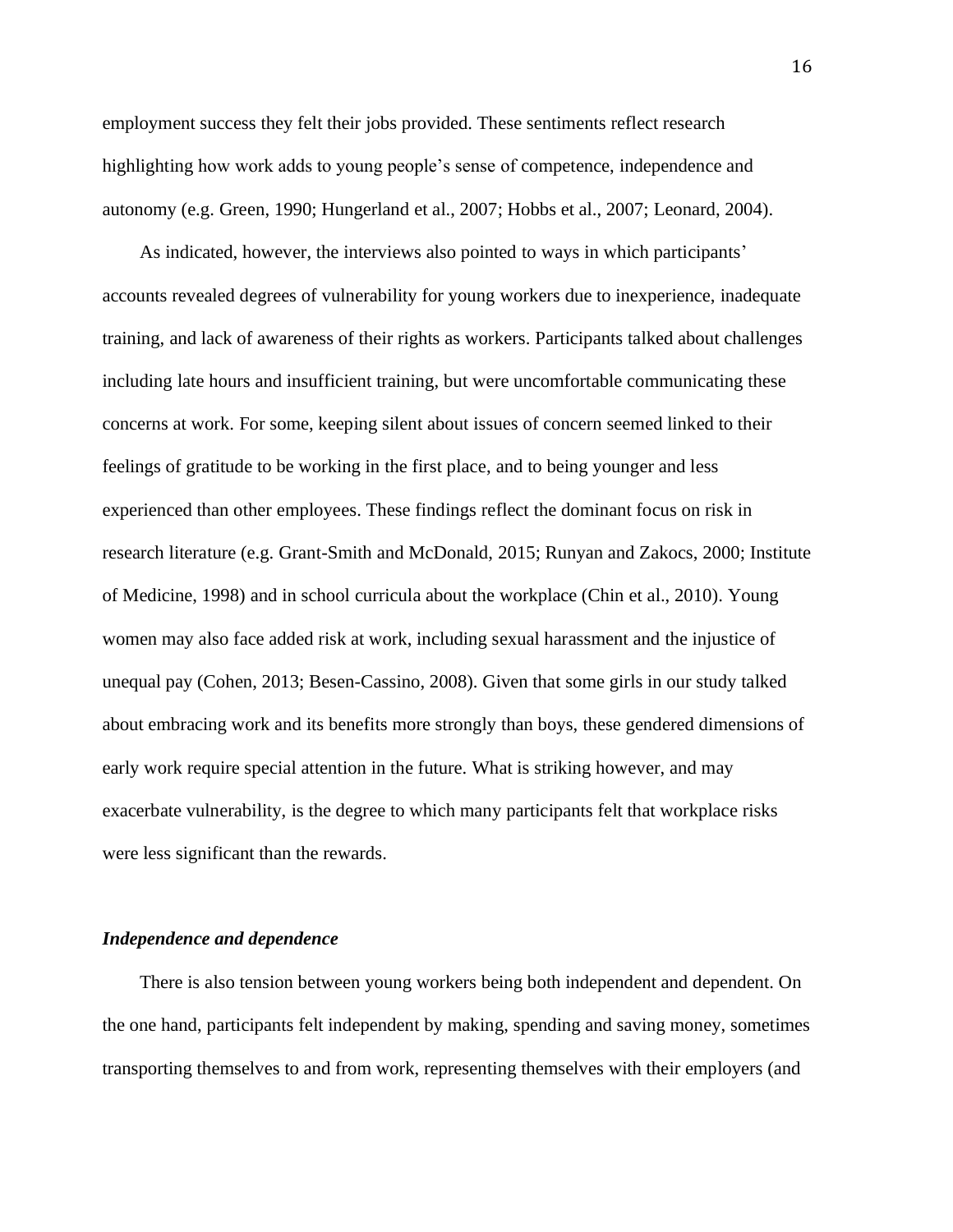customers), and making decisions about whether to stay in their jobs or not. On the other hand, their ongoing dependence was pronounced, particularly with family in terms of both guidance and more concrete support, such as transportation and help doing their jobs. Another way to think about this pattern is that they had a self-concept of independence but they were also deeply socially enmeshed. The young workers we talked to reflected a neo-liberal discourse of themselves as entrepreneurial and independent becoming-adults, a self-concept that was reinforced materially, through what they were doing and earning. And yet, their work opportunities, experiences and supports illustrate that they were located within broader social systems of inequality and, for many, privilege (Harris, 2004; Furlong and Cartmel, 1997).

This tension is also evident in how they were thinking about their future trajectory. Many of our participants imagined a competitive future for which they needed to individually prepare by honing their work skills and saving money (even sometimes to the detriment of their education – see Staff and Schulenberg, 2010; McCoy and Smyth, 2007; Zimmer-Gembeck and Mortimer, 2006). Yet they were also frequently embedded in social support systems that helped them to get, perform and enjoy their jobs, contributing to this imagined future trajectory. Much of their work reflected family, and especially maternal, labour that is not as evident in neoliberal discourses of individual workplace success, nor in most research about young people's early jobs.

#### *Both protected and underprotected*

Finally, young workers can be seen as both protected and underprotected. On the one hand, there are significant protections in place governing when a young person can begin formal work and under what conditions, in both Ontario and British Columbia. Furthermore,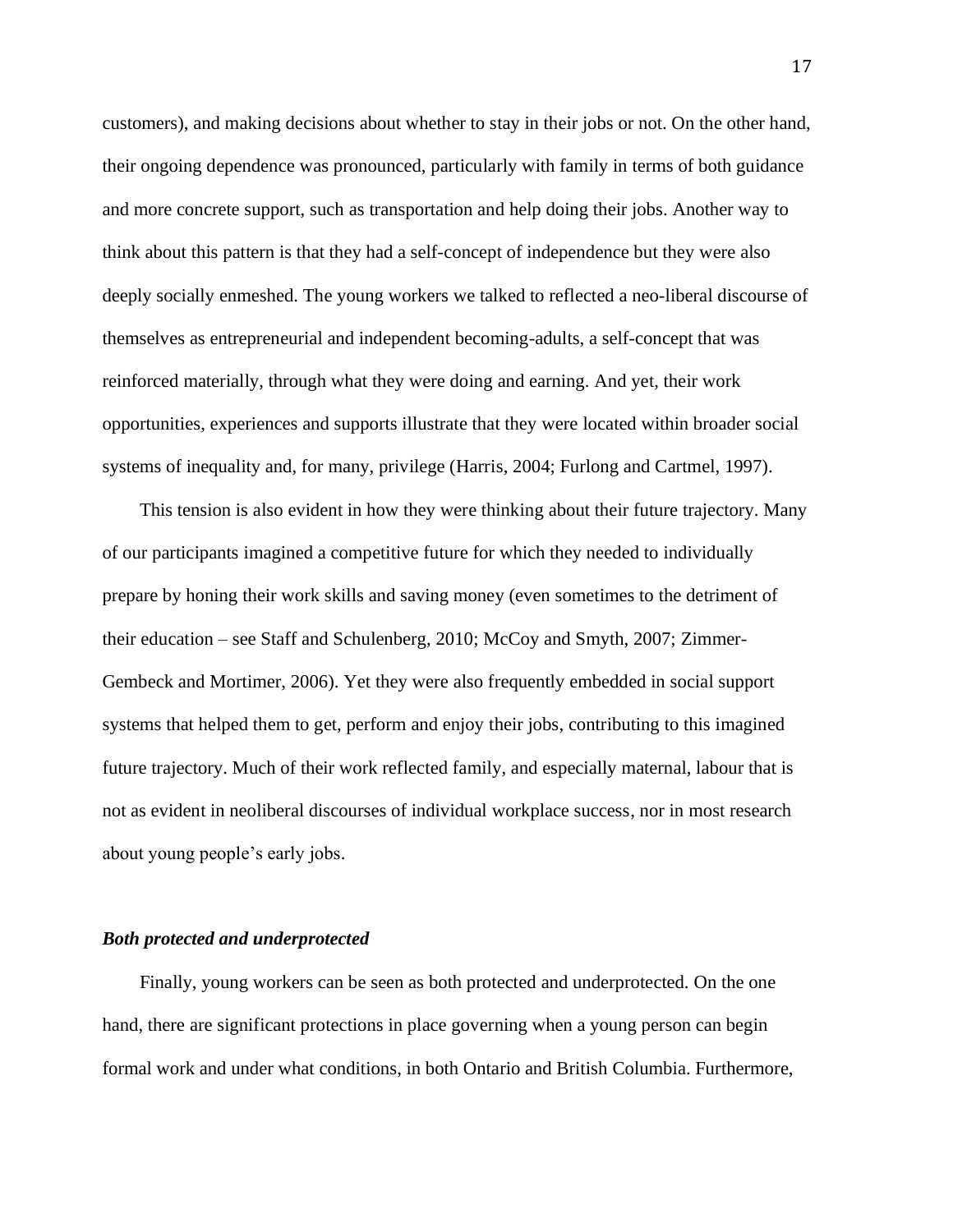in both provinces, students learn about workplace safety in school (although generally not until grade ten<sup>4</sup>). Some might even argue that some of these workers are over-protected, or at least over-dependent, when their parents are the ones getting, or even doing their jobs for them. In our research, one school board was also unwilling to let us seek participants for this research by putting up posters in some schools, in the name of their protection.<sup>5</sup>

On the other hand, as argued by others (e.g. Cohen, 2014; Schissel, 2011; Hobbs et al, 2007), young people are also under-protected. Governmental protections, e.g. through education about health and safety at work, does not generally happen for these younger workers until they are fifteen – later than the age when young people can legally work in both Ontario and British Columbia. Educational curricula also focus more on health and safety than the vulnerability of younger workers to more exploitative practices in the workplace, an issue raised by young workers in Leonard's research in Northern Ireland (2004). More broadly, government protections, even if legislated, are not always implemented or enforced, and rarely emphasize young workers' rights (Hobbs et al., 2017; Montani and Perry, 2013)<sup>6</sup>. These tensions between the protection and under-protection of young workers in turn link back to the concomitant, dominant understandings of young people as vulnerable and at risk, developing and becoming, and autonomous and independent.

## **Conclusion**

We have sought to understand young workers' experiences through interviews with 32 very young Canadian workers about their first jobs. In this paper, we focused on why they started working, the risks and rewards of work, and the ways their families supported their work. Our analysis outlines how young workers' accounts of their first jobs reproduce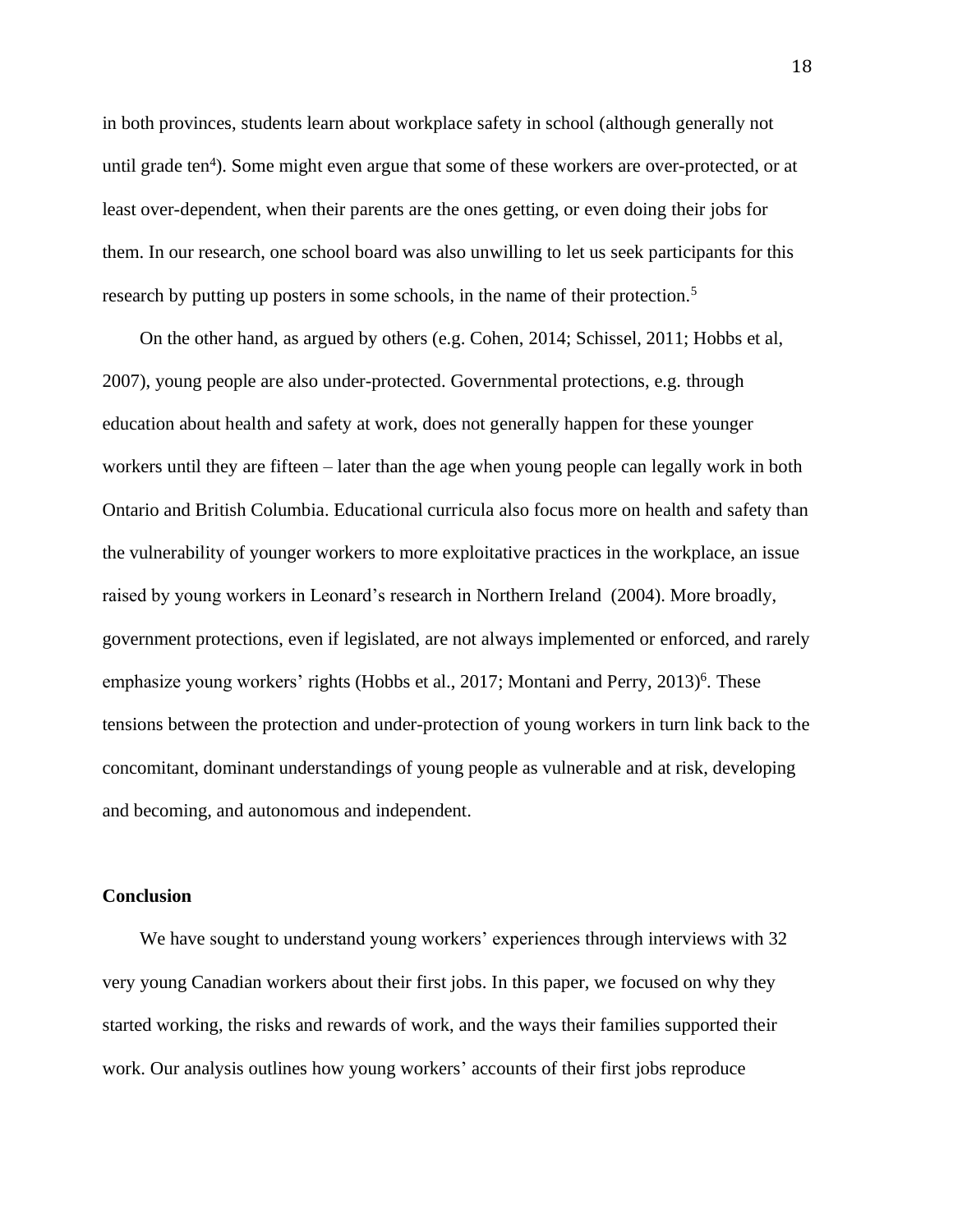dominant, often contradictory, beliefs and practices relating to young people and paid work in the Global North – notably those that invoke the vulnerable, developing, and/or the autonomous young person. For the most part, across a wide range of jobs, our participants valued having the opportunity to work and being able to earn money; they also spoke positively about their experiences, seeing them as personally beneficial in the present and future. These positive views are important to recognize, and they are echoed in other research directly talking to young workers (e.g. Hungerland et al., 2007; Hobbs et al., 2007; Leonard, 2004). However, participants' narratives also outlined familiar challenges faced by young workers, e.g. regarding safety, rights and the effects of work on education.

Our findings do not resolve the tension between perspectives that focus on the positive development of social capital through work and those that see early work as unsafe and detrimental (often to schooling and health in particular), but they do foreground the subjective experiences of young people themselves. These experiences are a reminder that there are many valuable reasons why young people embrace early part-time work, such as earning money, gaining skills, feeling confident, gaining independence, and building friendships, and indicate reasons why young people may be especially vulnerable at work as they are grateful for their jobs and view them positively. These experiences also suggest ways that young workers can be better supported.

While provincial labour laws in Canada include guidelines for how much a young person can work, at what age and during which hours, some of our participants found their workplaces to be unsupportive of their efforts to balance work and school. They were either overscheduled or scheduled at difficult hours, and limited notice or flexibility around work shifts made it hard for them to plan ahead, pointing to the need for greater regulation and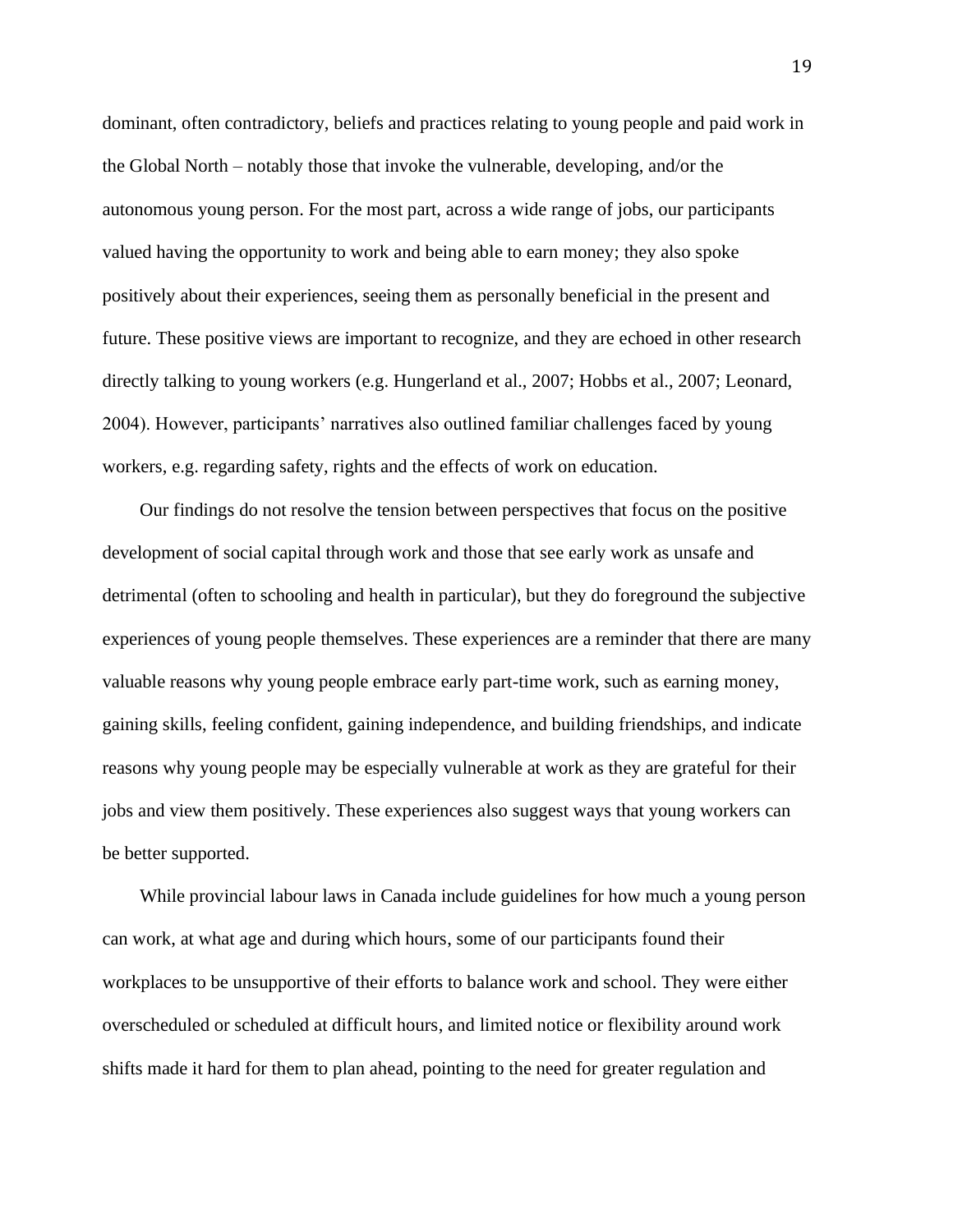predictability around the scheduling. Furthermore, workplaces were not always sufficiently attentive to health and safety: participants reported being asked to do work they had not yet learned about, and seemed to feel that they needed to handle issues of safety, including sexual harassment, on their own. In terms of government oversight, a number of our participants did not have a lot of health, safety or rights training either through school or work; for some this training seemed to come too late, after they had already been working for some time. Further, while educational curricula in these two provinces importantly focus on health and safety, they seem to pay little attention to worker rights (see also Leonard, 2004; Montani and Perry, 2013).

In terms of limitations, the majority of our participants were white, middle class individuals who worked in fast-food restaurants, as newspaper carriers, or as babysitters in three populous regions of Canada, making it difficult to attend to the relevance of race, class and geography in young people's early experiences of work. We also rely on the subjective reporting of our participants, which is valuable data in itself but does not inform us about actual hours worked, risks taken, grades affected, etc. In future research that similarly prioritizes young people's experiences, more focus should be on gendered, classed and racialized differences and inequalities and on longitudinal qualitative research that allows us to see how participants' views change over time.

It is often only the dangers and deprivations of early work that are highlighted in research. By listening to young worker's experiences and understandings of their first jobs, our study illustrates how these experiences may include risks, but also how young workers largely value and embrace their work. We contend that the current lack of recognition and support of very young workers is linked to contradictions in how young people are constructed more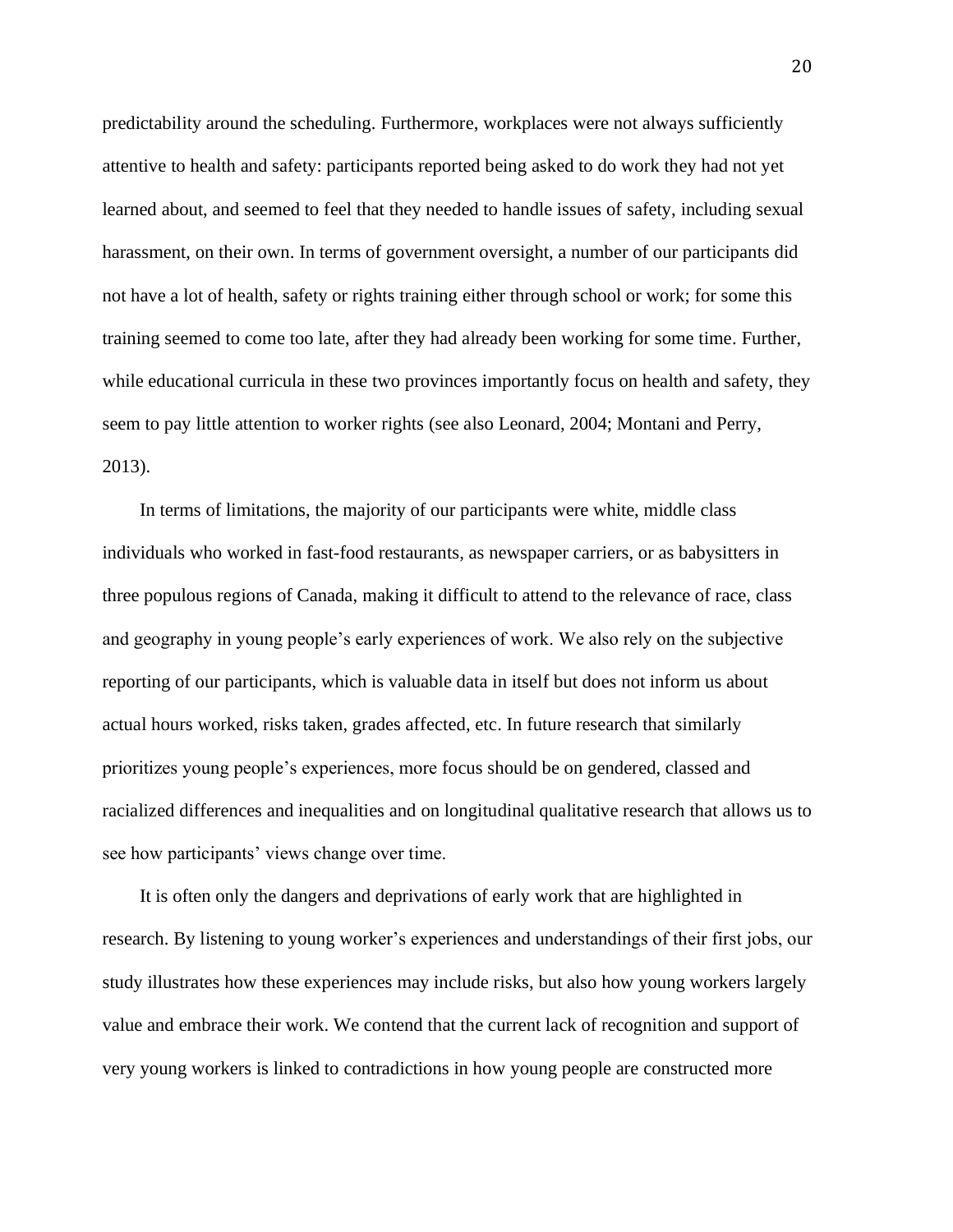generally, as alternatively vulnerable and at risk, developing and becoming, and as autonomous and independent – contradictions that are also complicated by race, gender and class. These tensions, as they manifest in adults' ambivalence around young people's early work experiences, may limit acknowledgement of the complex realities of young people's work from the varied reasons they work to the need for education about safety and rights.

# **Acknowledgements**

Thank you to all of our participants and to the following granting programs: Brock University Social Justice Research Institute; Brock University Council for Research in the Social Sciences; and Western University Faculty of Social Science

#### **Endnotes**

- 1. Some participants included informal work such as newspaper delivery in their definition of "first jobs", while others only 'counted' more formal work, e.g. in fast food or retail outlets. For these latter individuals, we asked them about their first formal job, and any previous informal work. Many were also doing more than one kind of paid first job at a time.
- 2. Photographs related to participants' work, but not of their formal workplaces.
- 3. Non-verbal interruptions were indicated via square parentheses. Moments when either the interviewer or participant spoke over the other person were indicated with round parentheses.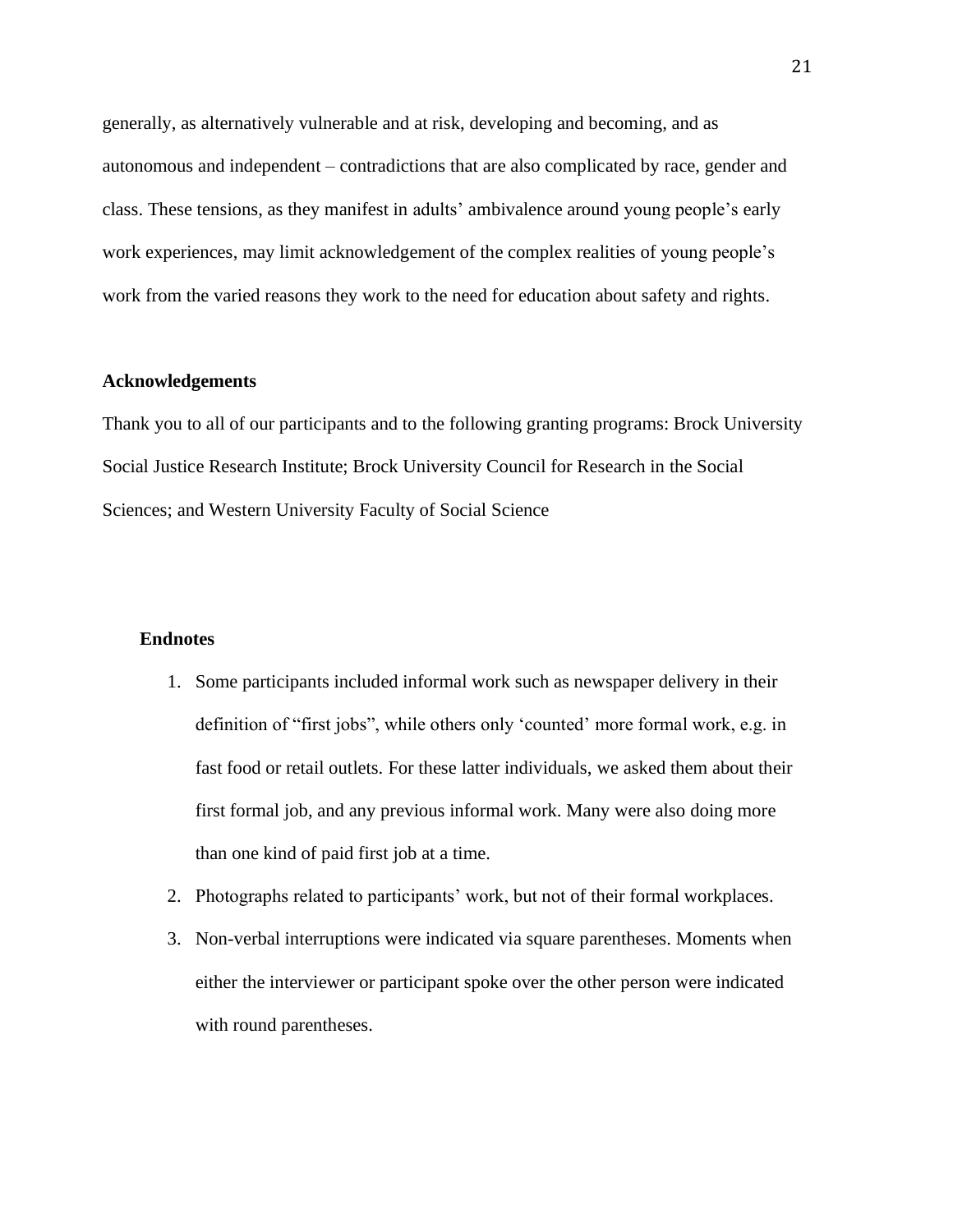- 4. In B.C. students are introduced to workplace safety in grade 8 and then take a focused course on employment safety and standards in grade 10 (British Columbia Ministry of Education, 2016). In Ontario, an optional course, Discovering the Workplace, is available in grade 10 (Ontario Ministry of Education, 2006).
- 5. Others have raised concerns that school and university ethics boards prioritize young people's protection over their right to participate in research (e.g. Allen, 2009; Balen et al., 2006).
- **6.** As Moskowitz (2003) notes in reference to the American context, "remarkably, in a society which claims to highly value children, both federal and state labor laws regulating minors in the workplace are tragically weak" (p. 22).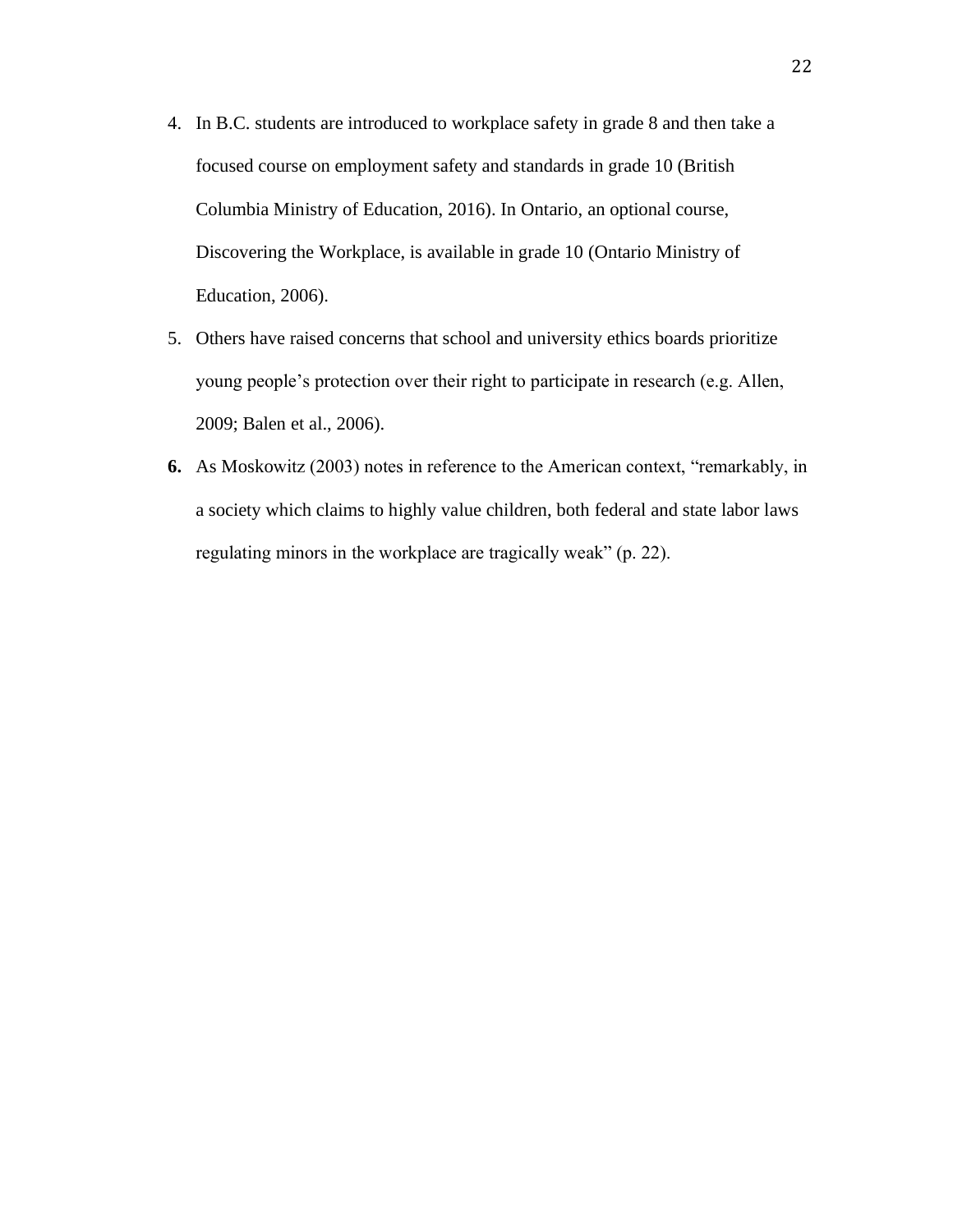# **Table 1:** Participants

# **Ontario**

| <b>Participant Name</b> | Age | Job                                                 |
|-------------------------|-----|-----------------------------------------------------|
| Amanda                  | 15  | <b>Busser</b>                                       |
| Angela                  | 15  | Ice cream store & babysitting                       |
| Michelle                | 16  | Drug store, fast food, co-op placement in a school. |
| Ginger                  | 16  | Babysitting, studio hand                            |
| <b>Billy Pilgrim</b>    | 14  | <b>Babysitting</b>                                  |
| Taylor                  | 14  | Newspapers, babysitting                             |
| Charlotte               | 16  | Newspapers, babysitting, fast food                  |
| Alexander               | 14  | Newspapers, pumpkin patch                           |
| Mariah                  | 16  | Coffee shop                                         |
| Olivia                  | 16  | Dishwasher, babysitting, pumpkin patch              |
| Zack                    | 16  | Newspapers, fast food                               |
| Emma                    | 14  | <b>Babysitting</b>                                  |
| Mia                     | 14  | <b>Babysitting</b>                                  |
| Patricia                | 12  | Babysitting, youth centre day camp                  |
| Legend                  | 14  | Newspapers, youth centre peer mentor                |
| Katelyn                 | 14  | Youth centre peer mentor                            |
| <b>Bob Marley</b>       | 17  | Retail, youth centre peer mentor                    |
| Patrick                 | 15  | Fast food                                           |
| <b>Bob</b>              | 14  | Odd jobs (e.g. lawn mowing)                         |
| Marco                   | 16  | Landscaping, youth centre peer mentor               |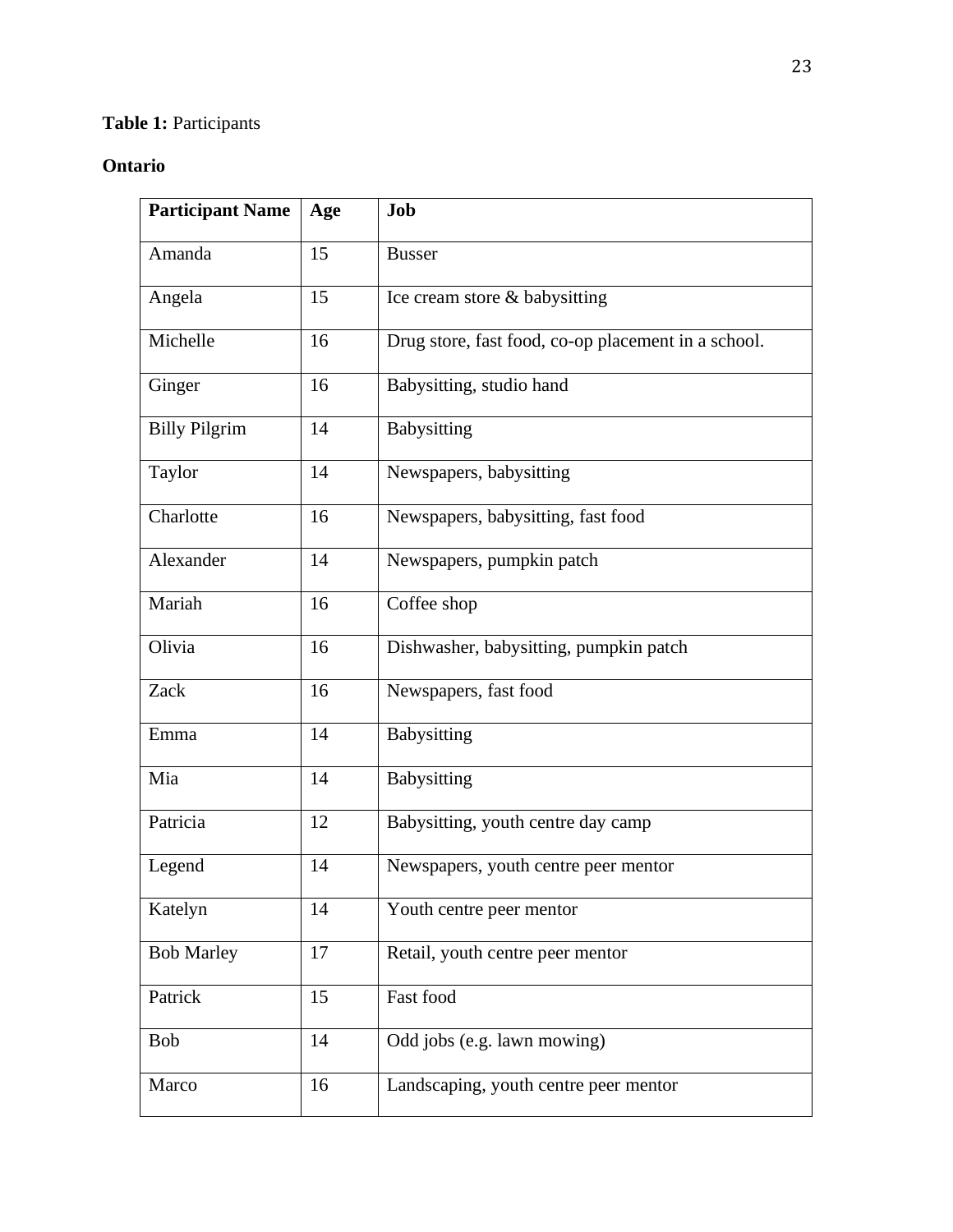| April             | 13 | <b>Babysitting</b>          |
|-------------------|----|-----------------------------|
| Violet            | 16 | <b>Babysitting</b>          |
| <b>Mark Smith</b> | 14 | Odd jobs (e.g. lawn mowing) |

# **British Columbia**

| <b>Participant Name</b> | Age | Work                                             |
|-------------------------|-----|--------------------------------------------------|
| Riverstone              | 11  | Actor                                            |
| Rainforest              | 14  | Actor                                            |
| Trevor                  | 14  | Newspapers, referee, restaurant host             |
| Julia                   | 16  | Newspapers, referee, hostess                     |
| Rose                    | 14  | Babysitting, house cleaning                      |
| Lana                    | 14  | Restaurant, referee                              |
| Jacob                   | 14  | Newspapers                                       |
| Jane                    | 17  | Lemonade stand, newspapers, fast food, unionized |
|                         |     | grocery store                                    |
| Bond                    | 13  | Newspapers, referee                              |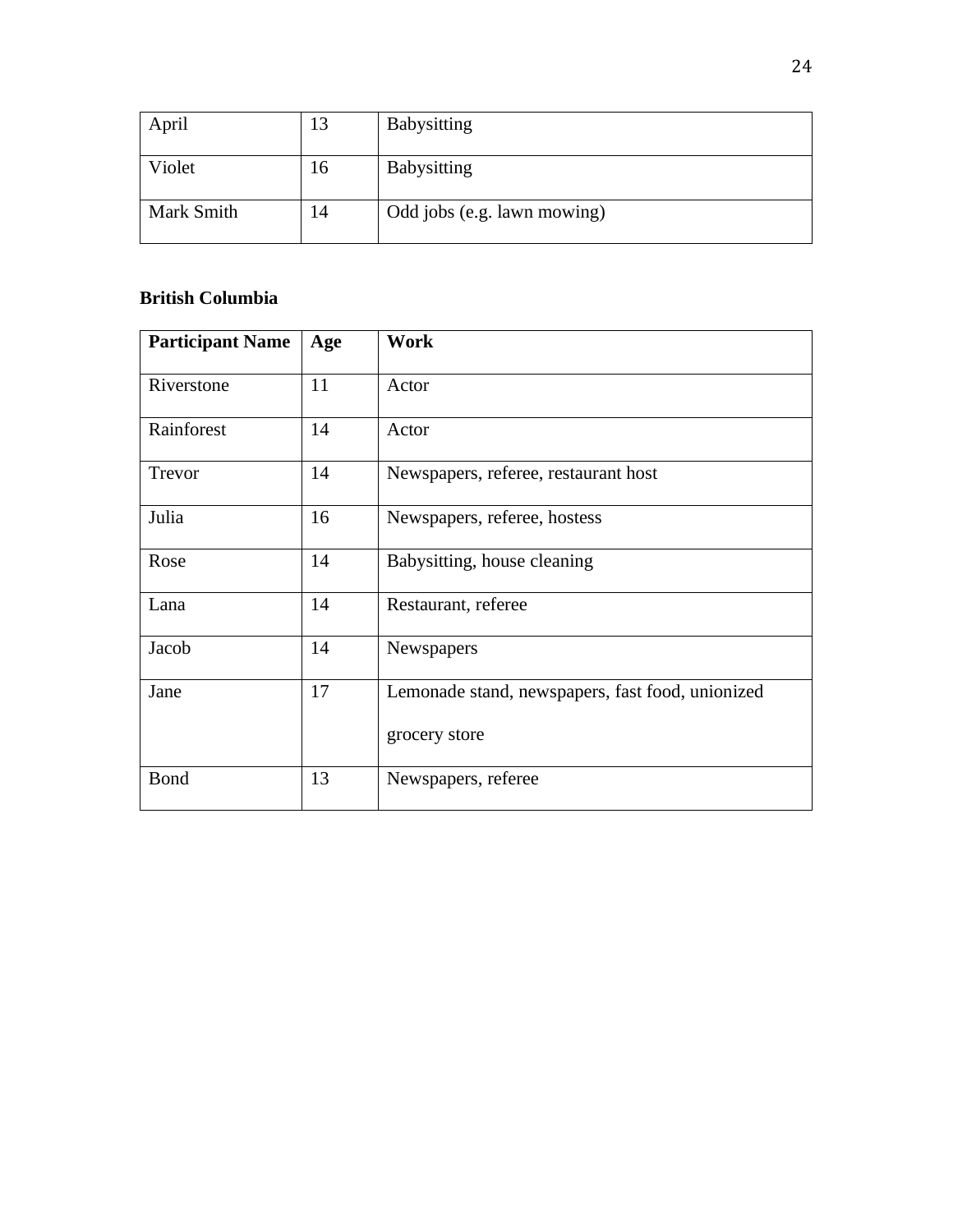#### References

- Allen L (2009) 'Caught in the Act': Ethics committee review and researching the sexual culture of schools. *Qualitative Research* 9(4): 395-410.
- Balen R, Blyth E, Calabretto H, Fraser C, Horrocks C, and Manby M (2006) Involving children in health and social research: 'Human becomings' or 'active beings'. *Childhood* 13(1): 29-48.
- Barnetson B (2013) Incidence of work and workplace injury among Alberta teens. *Just Labour: A Canadian Journal of Work and Society* 20: 14-32.
- Besen Y (2006) Exploitation or fun?: The lived experience of teenage employment in suburban America. *Journal of Contemporary Ethnography* 35(3): 319–340.
- Besen-Cassino Y (2008) The cost of being a girl: Gender earning differentials in the early labor markets. *NWSA Journal* 20(1): 146–160.
- Besen-Cassino Y (2014) *Consuming Work: Youth Labor in America*. Temple University Press.
- Bolton A, Pole C, and Mizen P (2001) Picture this: Researching child workers. *Sociology* 35(2): 501–518.
- Böök ML and Mykkänen J (2014) Photo-narrative processes with children and young people. *International Journal of Child, Youth and Family Studies* 5(4.1): 611-628.
- Bozick R (2006) Precocious behaviors in early adolescence: Employment and the transition to first sexual intercourse. *The Journal of Early Adolescence* 26(1): 60–86.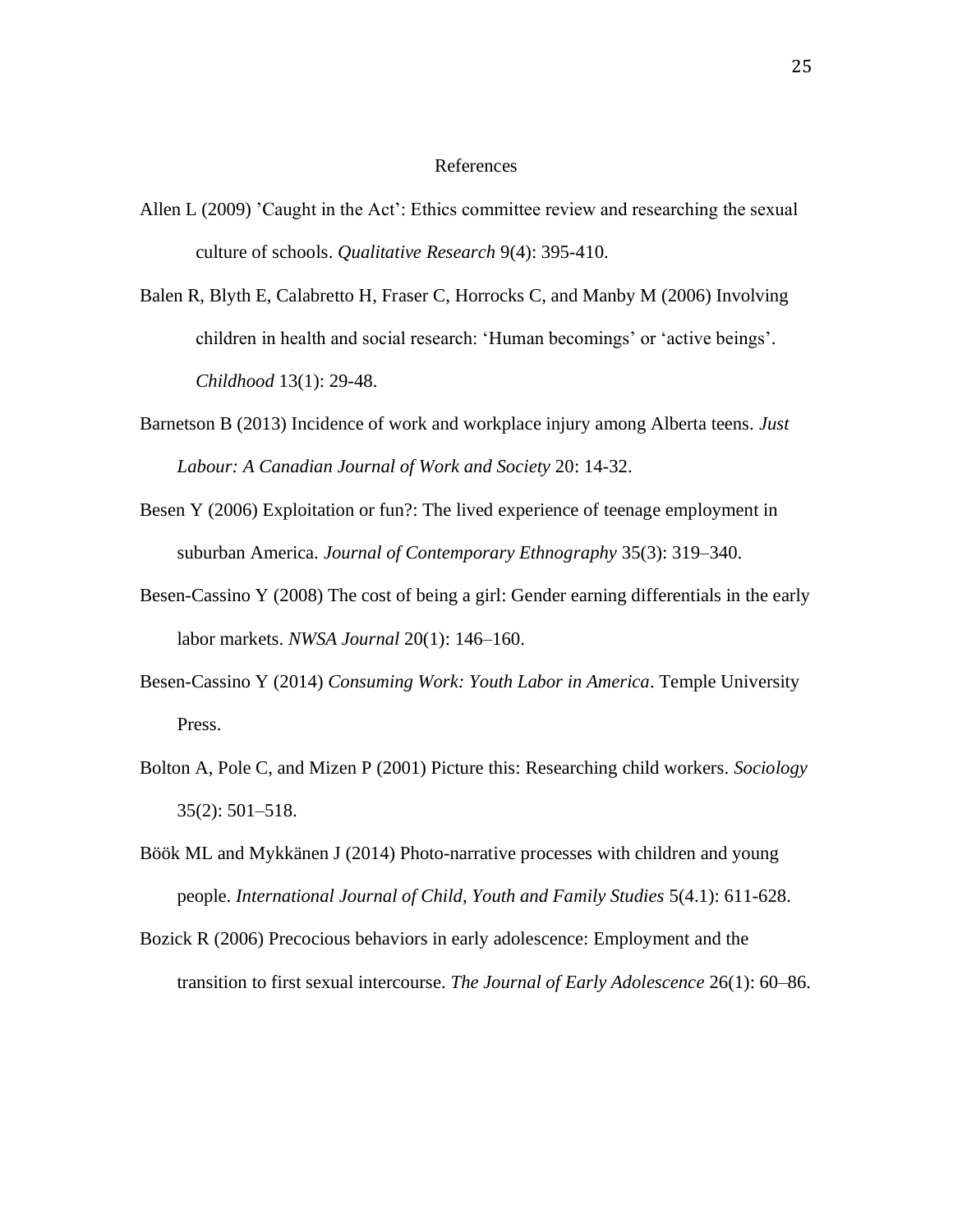- Brame R, Bushway S, Paternoster R, and Apel R (2004) Assessing the effect of adolescent employment on involvement in criminal activity. *Journal of Contemporary Criminal Justice* 20(3): 236-256.
- Breslin FC and Smith P (2005) Age-related differences in work injuries: A multivariate, population-based study. *American Journal of Industrial Medicine* 48(1), 50–56.

*British Columbia Employment Standards Act 2011.* Available at:

http://www.bclaws.ca/civix/document/id/consol22/consol22/00\_96113\_01

British Columbia Ministry of Education (2016) *Area of Learning: Career Education*. Available at:

https://curriculum.gov.bc.ca/sites/curriculum.gov.bc.ca/files/pdf/career-

education\_learning\_standards.pdf

- Cappello M (2005) Photo interviews: Eliciting data through conversations with children. *Field Methods* 17(2): 170-182.
- Chin P, DeLuca C, Poth C, Chadwick I, Hutchinson N, and Munby H (2010) Enabling youth to advocate for workplace safety. *Safety Science* 48: 570-579.
- Cohen MG (2013) Teenage work: Its precarious and gendered nature. *Revue Interventions Économiques. Papers in Political Economy* (47).
- Entwisle DR, Alexander KL and Olson LS (2000) Early work histories of urban youth. *American Sociological Review* 65(2): 279–297.
- Entwisle DR, Alexander KL, Olson LS and Ross K (1999) Paid work in early adolescence: Developmental and ethnic patterns. *The Journal of Early Adolescence* 19(3): 363–388.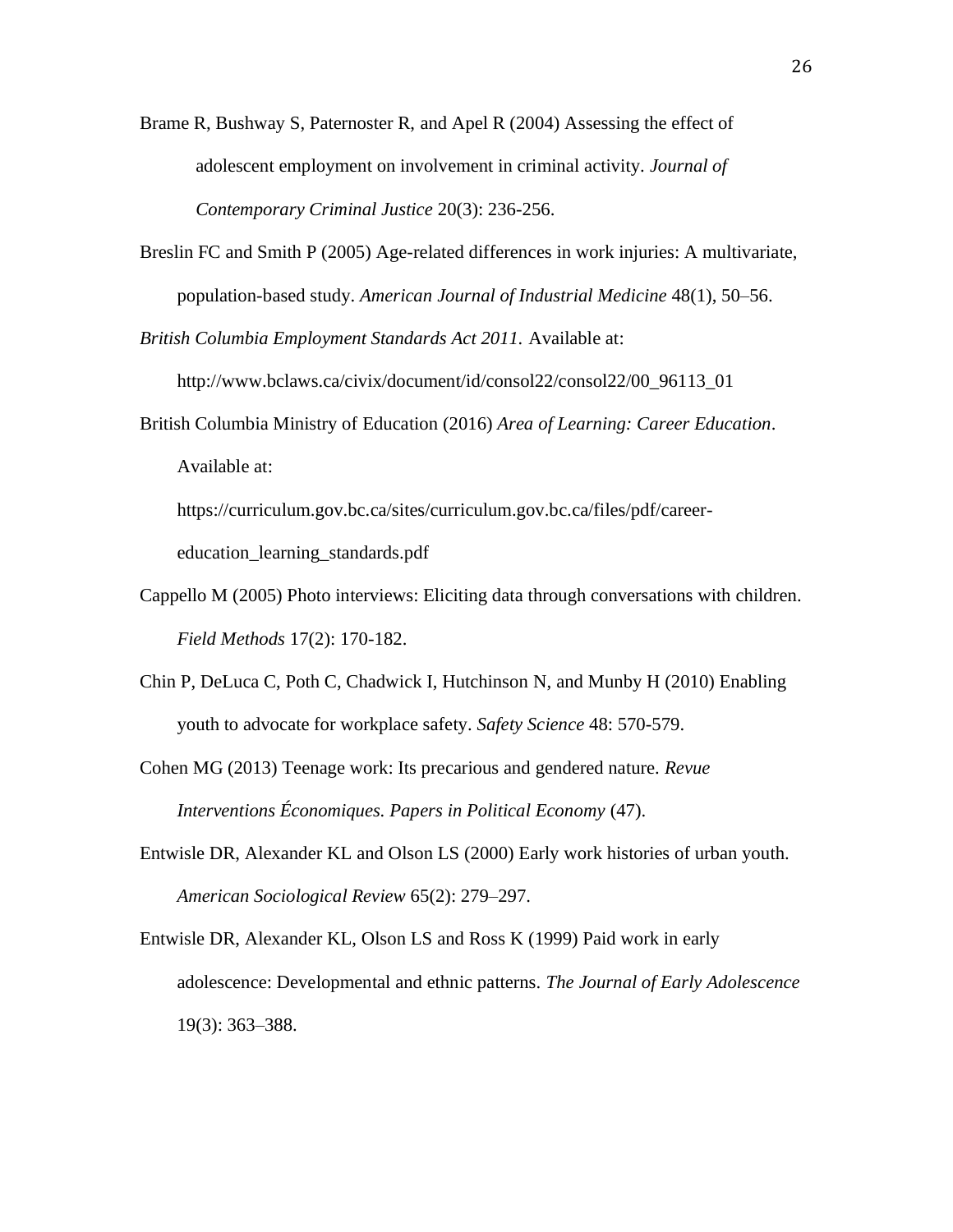- Fineran S and Gruber JE (2009) Youth at work: Adolescent employment and sexual harassment. *Child Abuse & Neglect* 33(8): 550-559.
- Furlong A and Cartmel F (1997) *Young People and Social Change: Individualization and Risk in Late Modernity.* Buckingham: Open University Press.
- Grant-Smith D and McDonald P (2015) The practical potential of self-advocacy for improving safety outcomes for school-aged workers. *Journal of Youth Studies*  18(10): 1257–1273.
- Green DL (1990) High school student employment in social context: Adolescent perceptions of the role of part-time work. *Adolescence* 25(98): 425–435.
- Hall A, Gerard Z and Toldo J (2011) Workplace Injuries and ESA Violations among Young Workers: A Preliminary Report. *Labour*. Available at: http://wwv.uwindsor.ca/labour/system/files/LBST-

WorkplaceInjuriesESAViolationsAmongYoungWorkers\_Nov2011.pdf

- Harris A (2004) *Future Girl: Young Women in the Twenty-first Century*. New York: Routledge.
- Hobbs, S, Anderson, S and McKechnie, J (2009) Exploring Risks Faced by Child Workers in Britain. *International Journal of Sociology and Social Policy* 29(3/4): 176–85.
- Hobbs S, McKechnie J and Simpson A (2017) The economic exploitation of child workers in the United Kingdom. *Childhood* 24(1): 36-50.
- Hobbs, S, Stack, N and McKechnie, J (2007) Talking about work: School students' views on their paid employment. *Children and Society* 21:123-135.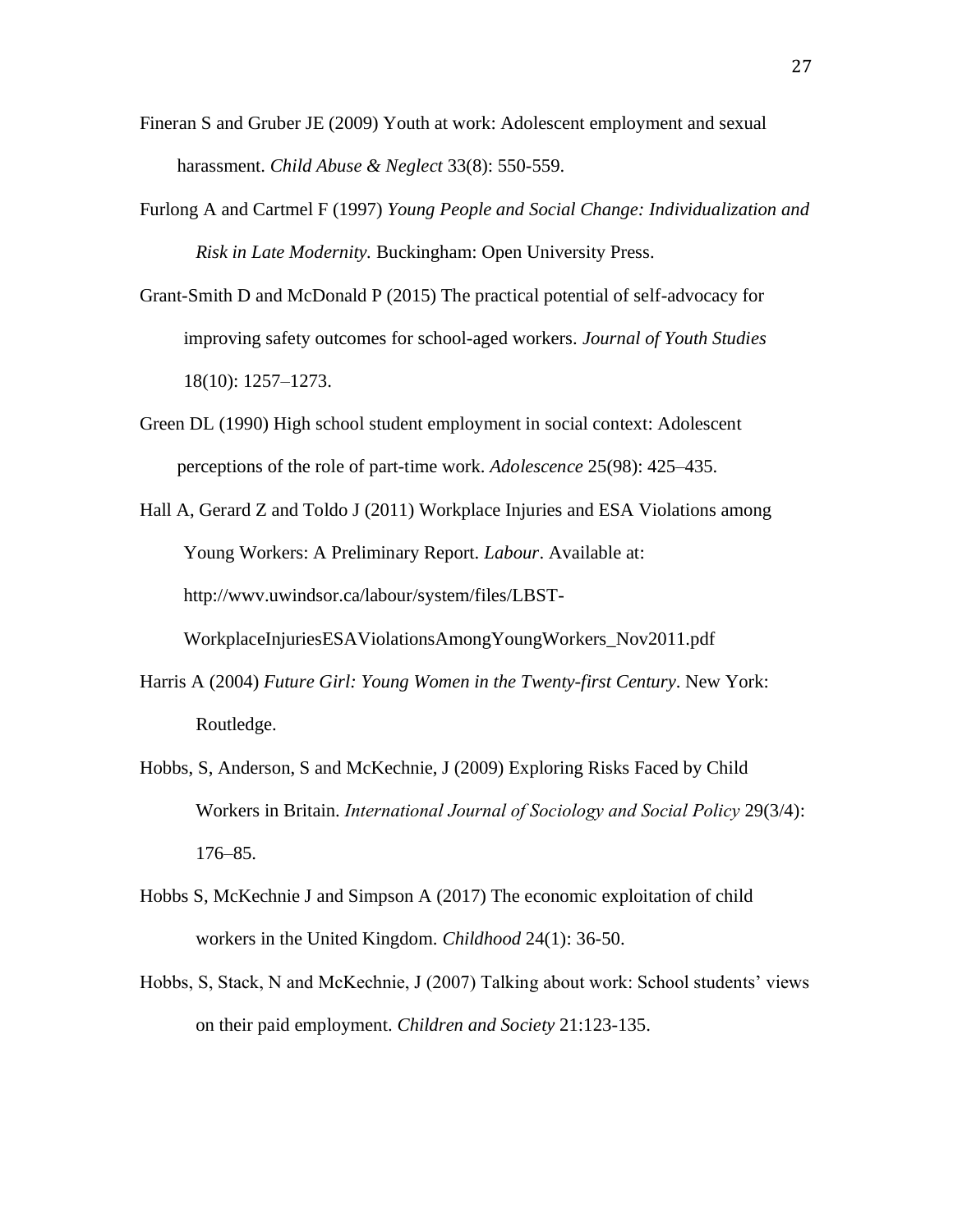- Houshmand M, Seidel ML and Ma DG (2014) Beneficial "Child Labor": The impact of adolescent work on future professional outcomes. *Research in the Sociology of Work* 25:191-220.
- Hungerland B, Liebel M, Liesecke A and Wihstutz, A (2007) Paths to Participatory Autonomy: The meanings of work for children in Germany. *Childhood* 14(2): 257-277.
- Institute of Medicine (1998) *Protecting Youth at Work: Health, Safety, and Development of Working Children and Adolescents in the United States.* Washington, D.C.: National Academy Press. Available at:

[http://www.nap.edu/openbook.php?record\\_id=6019](http://www.nap.edu/openbook.php?record_id=6019)

- James A, Jenks C and Prout A (1998) *Theorizing Childhood*. New York: Teacher's College.
- Keashly L (2012) Workplace bullying: The case of teen workers. *International Journal of Adolescent Medicine and Health* 24(1): 49-56.
- Lee C and Orazem PF (2010) High school employment, school performance, and college entry. *Economics of Education Review* 29(1): 29-39.
- Lee JC and Staff J (2007) When work matters: The varying impact of work intensity on high school dropout. *Sociology of Education* 80(2): 158-178.
- Levine KJ and Hoffner CA (2006) Adolescents' conceptions of work: What is learned from different sources during anticipatory socialization? *Journal of Adolescent Research* 21(6): 647–669.
- Leonard M (2004) Children's views on children's right to work: Reflections from Belfast. *Childhood* 11(1): 45-61.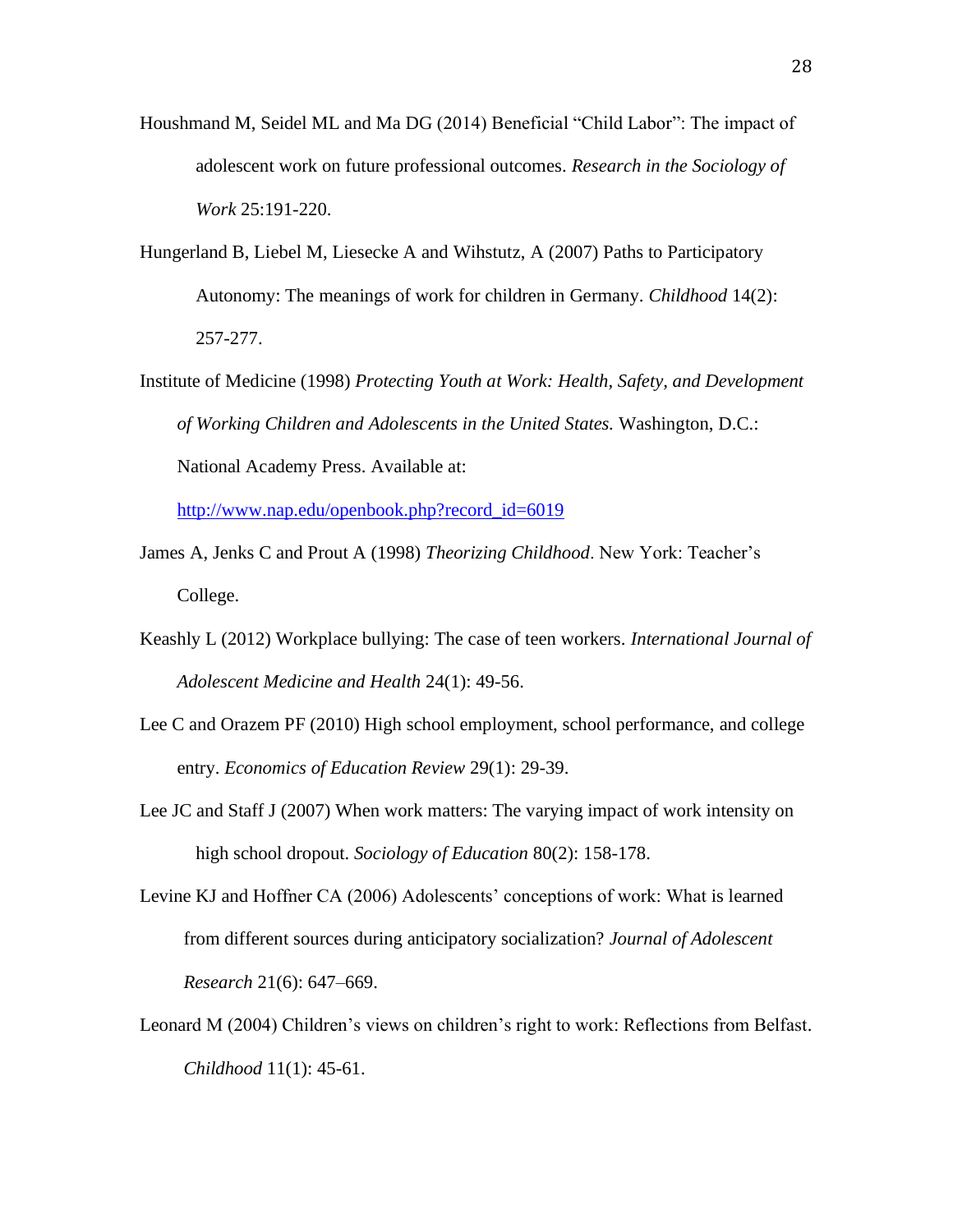- McCoy, S and Smyth, E (2007) So much to do, so little time: Part-time employment among secondary students in Ireland. *Work, Employment and Society* 21(2):227- 246.
- McKechnie, J, Howieson, C, Hobbs, S and Semple, S. (2014) School students' introduction to the world of work. *Education + Training* 56(1): 47-58.

Montani A and Perry A (2013, May 9) *CHILD LABOUR IS NO ACCIDENT: The experience of BC's working children.* Available at: [http://www.firstcallbc.org/pdfs/Communities/First%20Call-](http://www.firstcallbc.org/pdfs/Communities/First%20Call-Child%20Labour%20is%20No%20Accident,%20May%202013.pdf)

[Child%20Labour%20is%20No%20Accident,%20May%202013.pdf.](http://www.firstcallbc.org/pdfs/Communities/First%20Call-Child%20Labour%20is%20No%20Accident,%20May%202013.pdf)

- Moskowitz S (2003) American youth in the workplace: Legal aberration, failed social policy. *Albany Law Review* 67: 1071-1096.
- Nagengast, B, Marsh, H, Chiorri, C and Hau, K. (2014) Character building or subversive consequences of employment during high school: Causal effects based on propensity score models for categorical treatments. *Journal of Educational Psychology* 106(2):584-603.
- Ontario Ministry of Education (2006) *The Ontario Curriculum Grades 9 and 10: Guidance and Career Education.* Available at:

<http://www.edu.gov.on.ca/eng/curriculum/secondary/guidance910currb.pdf>

*Ontario Occupational Health and Safety Act 2016.* Available at:

https://www.ontario.ca/laws/statute/90o01#top

Phillips S and Sandstrom KL (1990) Parental attitudes towards youth work. *Youth & Society* 22(2): 160–183.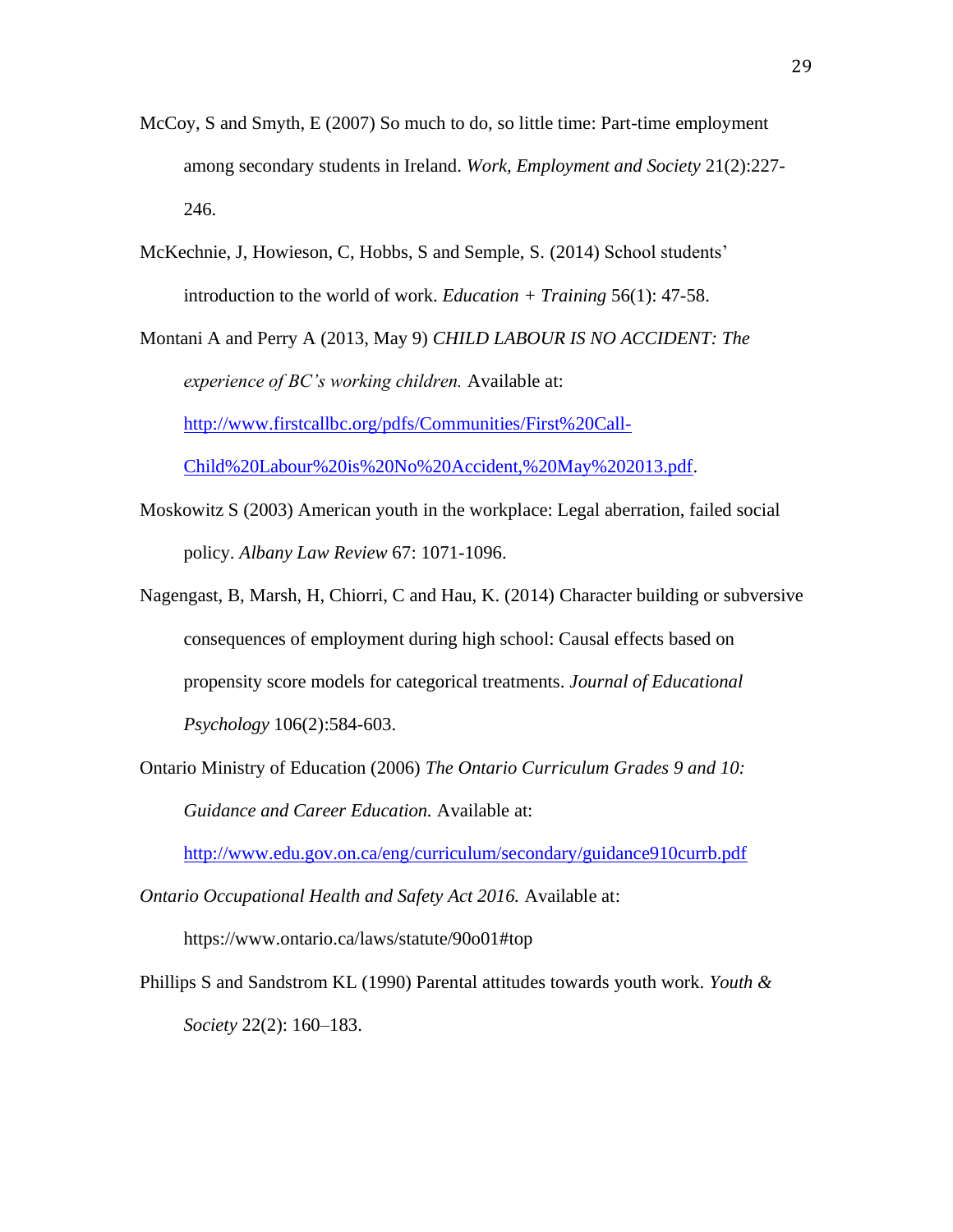Prout A and James A (1997) A new paradigm for the sociology of childhood? Provenance, promise and problems. In: James A and Prout A (eds) *Constructing and Reconstructing Childhood: Contemporary Issues in the Sociological Study of Childhood*. London: RoutledgeFalmer, pp.7-34.

- Purtell KM and McLoyd VC (2013) A longitudinal investigation of employment among low-income youth: Patterns, predictors, and correlates. *Youth & Society* 45(2): 243– 264.
- Rokicka, M (2014) The impact of students' part-time work on educational outcomes. Institute for Social and Economic Research.

<https://www.iser.essex.ac.uk/research/publications/working-papers/iser/2014-42.pdf>

Runyan CW and Zakocs RC (2000) Epidemiology and prevention of injuries among adolescent workers in the United States. *Annual Review of Public Health* 21(1): 247–269.

Schissel B (2011) *About Canada: Children and Youth.* Fernwood Books: Toronto.

- Staff J and Schulenberg JE (2010) Millennials and the World of Work: Experiences in Paid Work During Adolescence. *Journal of Business and Psychology* 25(2): 247– 255.
- Stern D and Briggs D (2001) Does paid employment help or hinder performance in secondary school? Insights from US high school students. *Journal of Education and Work* 14(3): 355–372.
- Tucker S and Turner N (2013) Waiting for safety: Responses by young Canadian workers to unsafe work. *Journal of Safety Research* 45: 103–110.